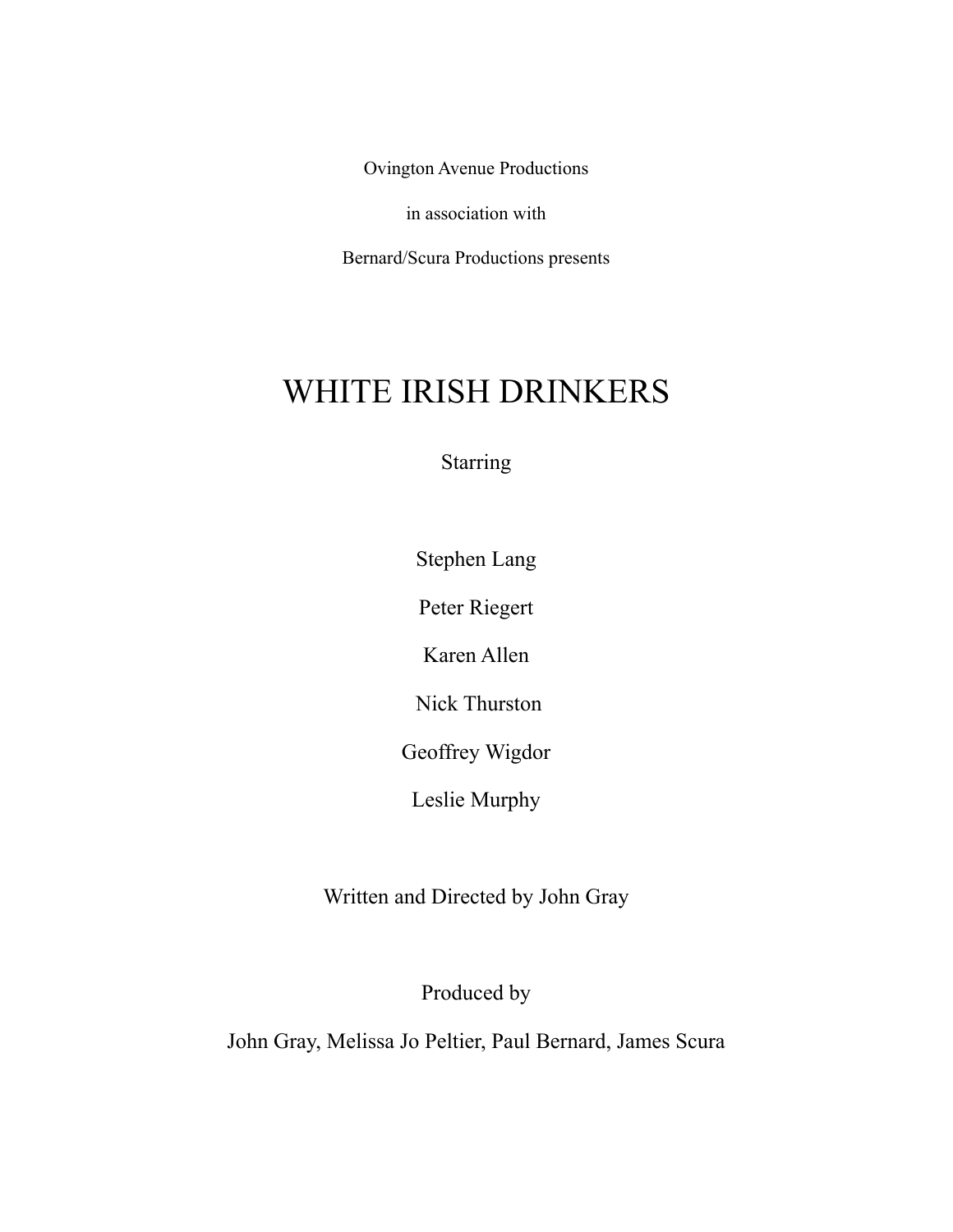### WHITE IRISH DRINKERS

# Synopsis

 It's early autumn of 1975 in Brooklyn and 18-year old Brian Leary (Nick Thurston) is killing time, pulling off petty crimes with his street tough older brother Danny (Geoff Wigdor), whom he both idolizes and fears. He doesn't really want to be a criminal, but he doesn't share the dreams of his old friends from their working class neighborhood either. They all yearn for the culturally-approved 9-5 Civil Service jobs with benefit packages that will carry them through weekends of beer into lazy retirement. Brian doesn't want to end up in a soul numbing job like his buddies, but he's sure he doesn't want to be like his best friend Todd (Zachary Booth) either. Todd has betrayed their blue-collar roots by accepting a scholarship to college.

Brian has a secret — he's a talented artist. In the basement of the bagel shop beneath his parent's apartment, he creates impressionistic charcoal and watercolor images of the stifling city that surrounds him. When he puts on his headphones and paints, shouting matches between Brian's longshoreman father Paddy (Stephen Lang) and world-weary mother (Karen Allen) fade into the distance. But even his private world can't block out the brutal beatings a drunken Paddy inflicts on Danny. Though Paddy has never been physically abusive to Brian, every time he sees his brother's suffering, his heart breaks a little more.

Besides his art, Brian finds respite in working for Whitey (Peter Riegert), a kindly curmudgeon who runs the failing Lafayette movie theater in Bay Ridge. Brian's been helping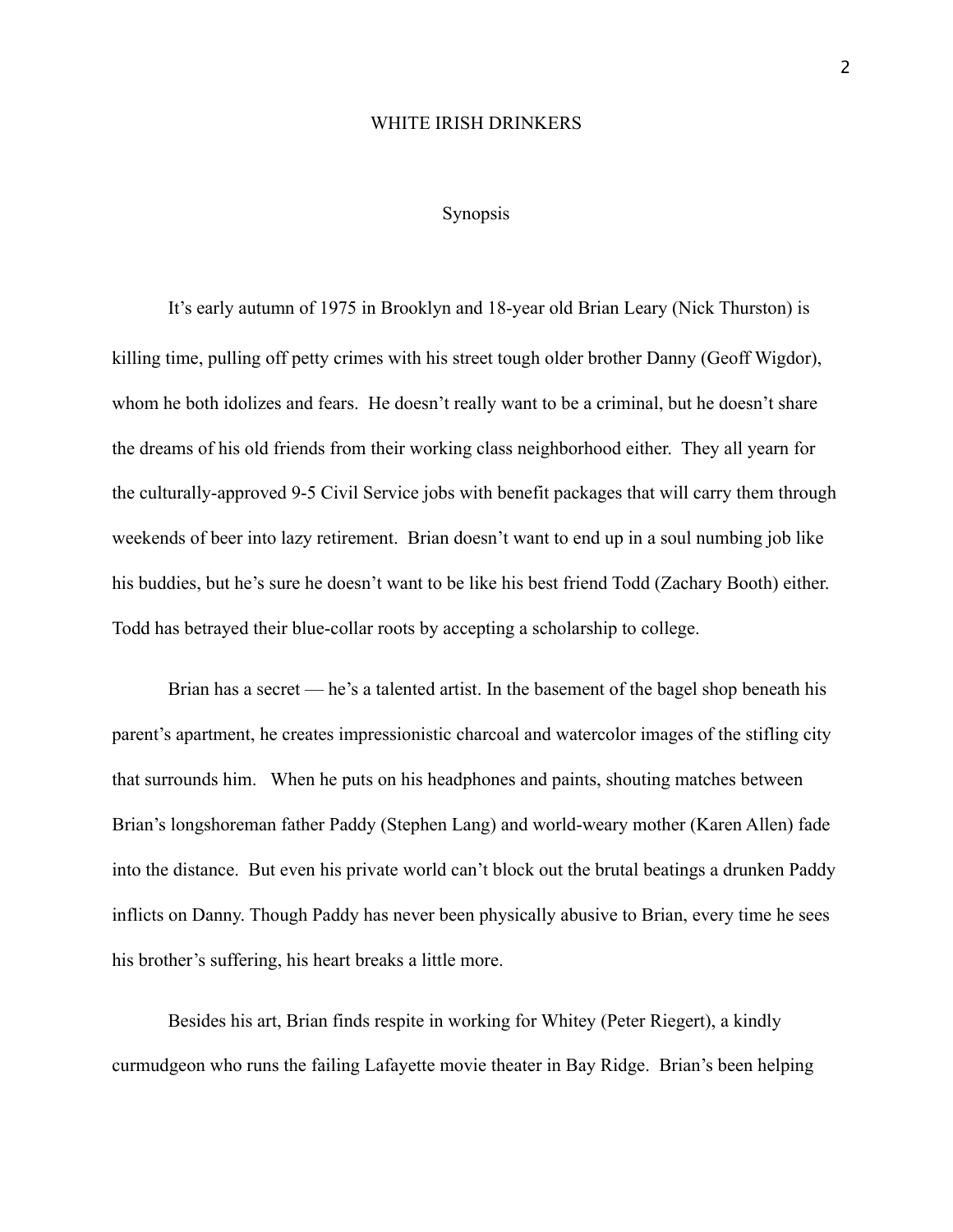Whitey pay his debts to local mobster Jimmy Cheeks (Ken Jennings) by bringing in rock groups to play gigs at the theater. With money problems mounting, Whitey decides to call in a lifelong favor from an old friend, now the tour manager of the Rolling Stones. The Stones will stop to play the Lafayette for one hour only on their way to Madison Square Garden...a plan Whitey hopes will solve his loan shark problems forever.

 The small Brooklyn neighborhood buzzes with anticipation of the Stones' arrival, which gives Brian the courage to talk to pretty Shauna Friel (Leslie Murphy), the girl he was too shy to approach in high school. Shauna, a travel agent, is awaiting transfer to a glamorous new job in Los Angeles, and dreams of traveling the world before she's 25. She and one of Brian's other friends, the college-bound Todd, begin to plant new seeds of hope in Brian's doubtful mind. Perhaps his art could be a ticket for him out of his dead end life and into a future of possibilities.

When one excessively violent beating from Paddy convinces Danny he can't stay at home anymore, he tries to enlist Brian in one last scheme - to rob the Lafayette on the night of the Rolling Stones concert. Danny sees this as their only chance to get enough money to skip town and start them both off in a new life, somewhere far away from Brooklyn. As the theater fills with revelers, Brian is torn between his love and loyalty to Danny and his real fondness for Whitey. In the twists and turns that follow, both brothers must reexamine their dreams, and make decisions that will change their lives forever.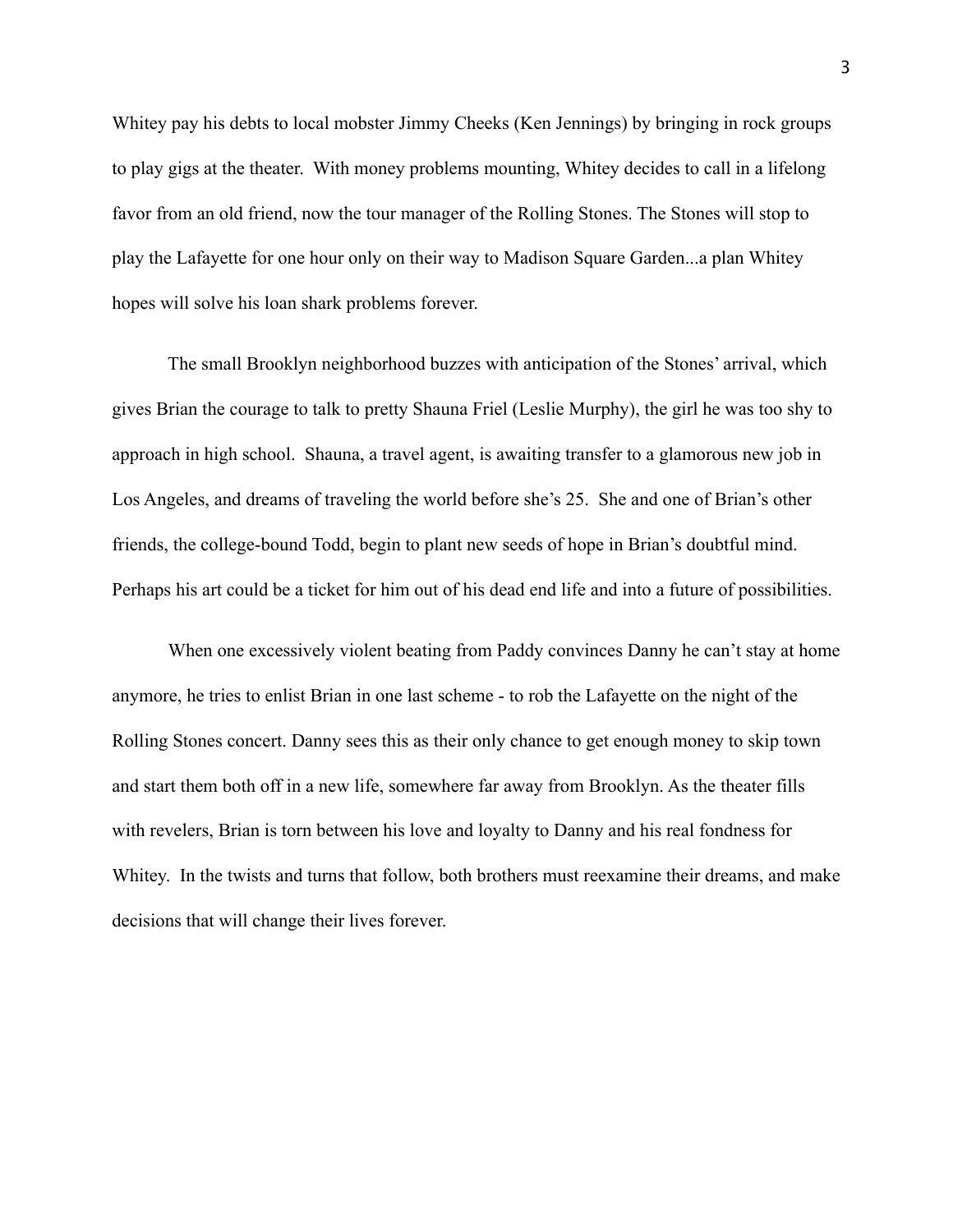# WHITE IRISH DRINKERS

Cast

| Brian        | <b>NICK THURSTON</b>   |
|--------------|------------------------|
| Danny        | <b>GEOFF WIGDOR</b>    |
| Margaret     | <b>KAREN ALLEN</b>     |
| Patrick      | <b>STEPHEN LANG</b>    |
| Whitey       | PETER RIEGERT          |
| Shauna       | <b>LESLIE MURPHY</b>   |
| Todd         | <b>ZACHARY BOOTH</b>   |
| Ray          | ROBBIE COLLIER SUBLETT |
| Dennis       | <b>MICHAEL DRAYER</b>  |
| Jerry        | <b>HENRY ZEBROWSKI</b> |
| Jimmy Cheeks | <b>KEN JENNINGS</b>    |
| Little Brian | <b>REGAN MIZRAHI</b>   |
| Little Danny | <b>ANTHONY AMORLM</b>  |
|              |                        |

# **Crew**

| Written and Directed by    | <b>JOHN GRAY</b>          |
|----------------------------|---------------------------|
| Producer                   | <b>JOHN GRAY</b>          |
|                            | <b>MELISSA JO PELTIER</b> |
|                            | PAUL BERNARD              |
|                            | <b>JAMES SCURA</b>        |
| Director of Photography    | <b>SEAMUS TIERNEY</b>     |
| Line Producer              | <b>TRACEIGH SCOTTEL</b>   |
| Music by                   | <b>MARK SNOW</b>          |
| Costume Designer           | <b>NICOLE CAPASSO</b>     |
| <b>Production Designer</b> | <b>TOMASSO ORTINO</b>     |
| Editor                     | NEIL MANDELBERG, A.C.E.   |
| <b>Casting Director</b>    | <b>RUSSELL BOAST</b>      |
|                            |                           |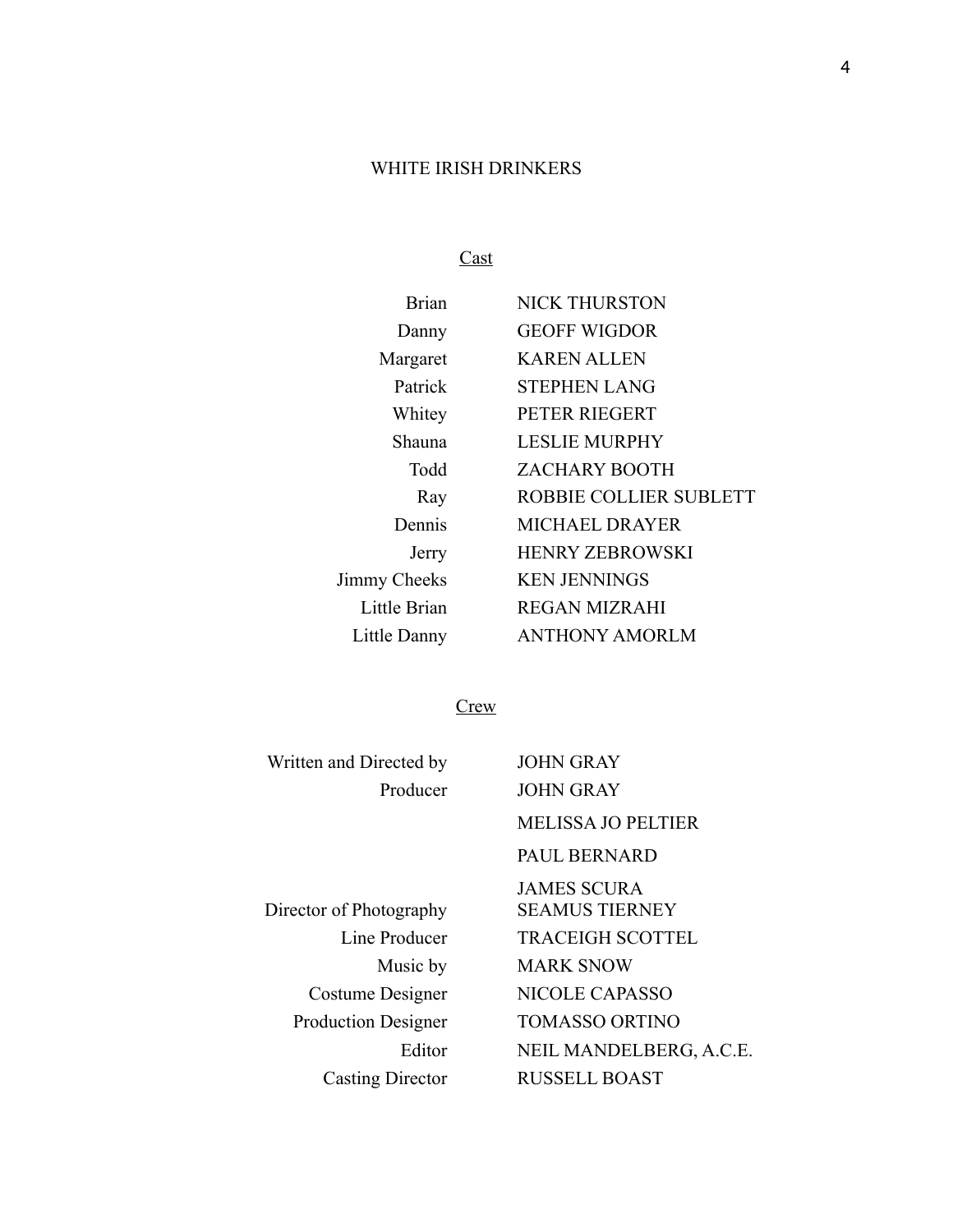#### WHITE IRISH DRINKERS

# About the Production

 One of the first tenets of screenwriting is to "write what you know," so it's certainly not unusual that filmmakers take events and memories from their childhoods and imagine them into their films. Often, these stories are clouded in nostalgia and a yearning for a better, simpler time. But John Gray, the writer and director of *White Irish Drinkers*, had a different intention when he returned to the Brooklyn of his formative years for the setting and characters of his film *White Irish Drinkers*. The life-changing experiences of the Leary family that shape the film's story are not sentimental, but rendered with brutal honesty and attention to period detail.

 "I've always wanted to make a movie about growing up in Brooklyn," recalls Gray. "I remember re-watching *Boyz in the Hood* several years ago, which I really liked, and it occurred to me that I haven't seen many movies that deal honestly and authentically with the white urban, working class experience, especially in the 70's. Coming of age in the Brooklyn of that era, I witnessed a lot of violence, but not always on the streets. For some people I knew, the most dangerous place was behind the doors of their own apartments."

 At the center of the story is Brian Leary, a shy, watchful 18 year old with a wry sense of humor about the world around him. As the son of an unpredictable, often violent alcoholic father, Brian has learned to blend into the woodwork at home in order to avoid becoming a target of his father's explosive temper. Although he loves partying with his friends, whose dreams are mostly centered around getting good Civil Service jobs with benefits, Brian harbors a secret: He is a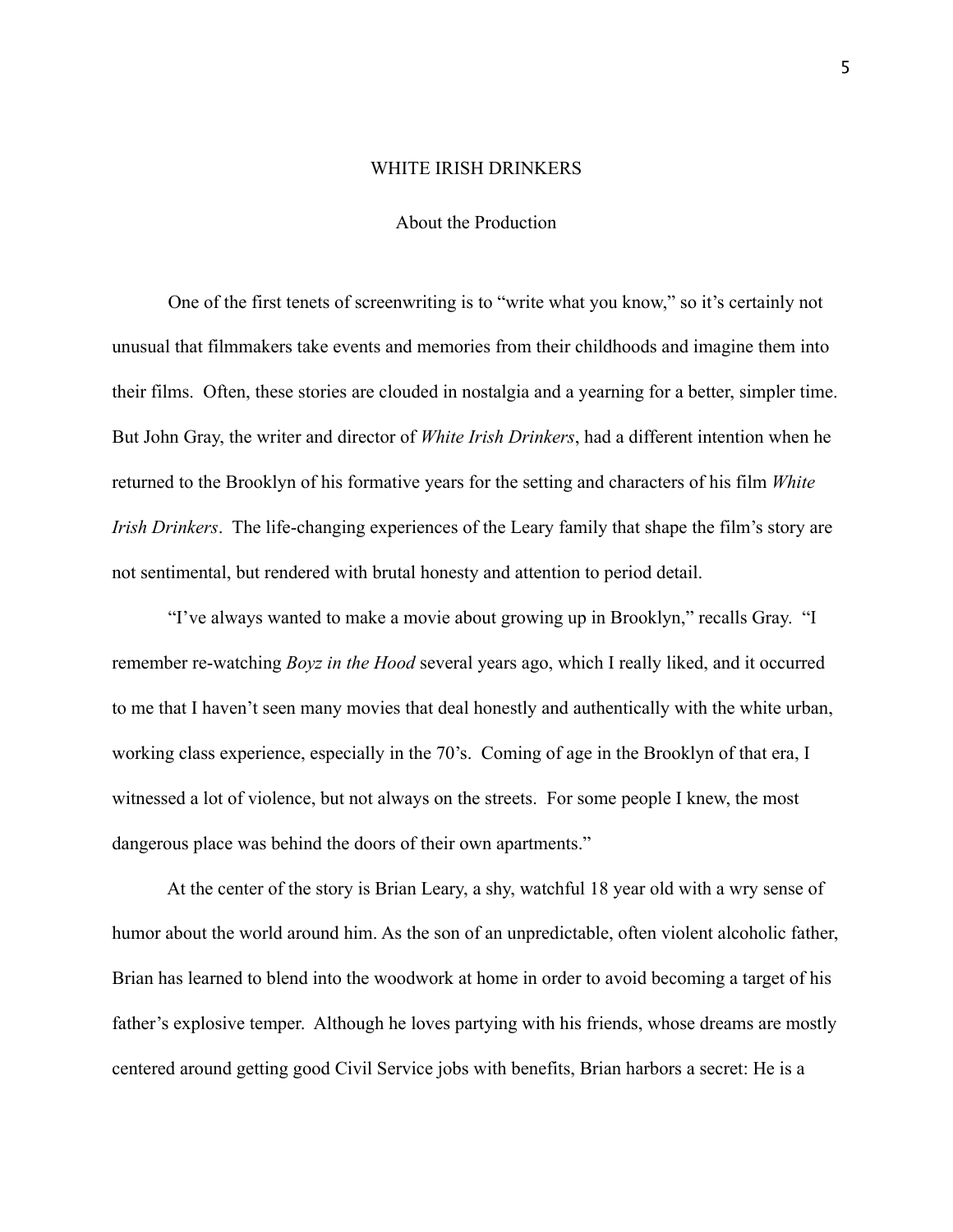talented artist. No one knows that he paints in the basement of the deli below his apartment building, not believing for a second that this talent could provide him with a future… but perhaps longing for it nevertheless. As a relationship develops between Brian and Shauna Friel, whose job as a local travel agent is about to pay off with a transfer to Los Angeles, Brian allows Shauna to see his work. Amazed that such creativity resides in Brian, she encourages him to have dreams and make them come true, as she is doing for herself. Easier said than done for Brian, who is steeped in the neighborhood tradition of don't stand out, don't attract too much attention, and don't be better than anybody else.

 Brian's brother Danny takes after his father when it comes to being a two fisted drinker with impulsive, sudden bouts of violence. Underneath the macho façade is a wounded soul, damaged by his father's withholding of the love Danny desperately seeks, but would never admit he needs. While Danny bears the brunt of his father's sometimes savage beatings, he has spent his life protecting his younger brother from his father's wrath. Now, as he enlists Brian in the petty crimes they pull off in the neighborhood, he hopes to earn them a way out.

 "I've often felt that movies portray the blue collar world in cliché terms, as in everyone's a 'dese dems and dose' mouth breather," says Gray. "But the Brooklyn I remember was full of innately intelligent, savagely witty, street smart people who saw the world through a serio-comic lens, in spite of the economic and social problems they might have been struggling with. I wanted to make a film that would portray this particular working class neighborhood in all its complexities: the swagger, the pain, the wry humor, and the silent yearning that runs deeply underneath it all."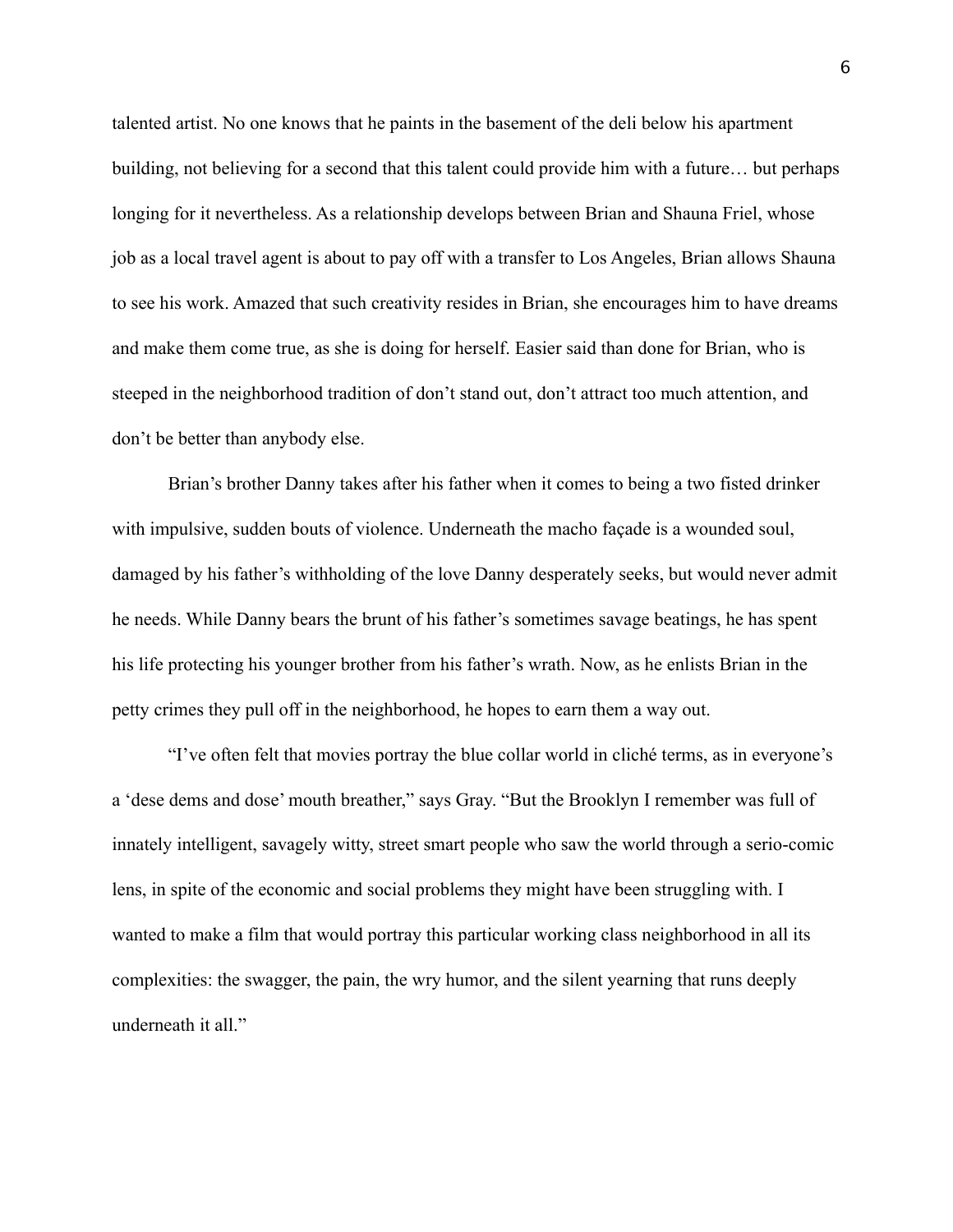The story of Brian and Danny is not wholly autobiographical, Gray explains, but the events and situations in the film are based on very real people and experiences.

Creating the authenticity of the time period in the script was one challenge; but making 1975 Brooklyn come alive on an indie budget – with a tight shooting schedule of 17 days - was another. Gray's long experience in directing features and high profile movies for television, as well as five years immersed in the episodic world on the series he created, helped him pull off the near-impossible. "Often, people making a feature at this level are first time directors. I had the great advantage of not only my own twenty plus years of experience, but also an incredibly seasoned team of producer-partners. Melissa Jo Peltier, Paul Bernard and James Scura have all been in the trenches for years and have learned how to work efficiently and cost effectively. We all know that preparation is the key."

 "In terms of the actors, we had three very important advantages: First, we had a phenomenal, talented cast, all of whom were really into the movie. No one was doing it for the money (what money?), but because the project spoke to them in some way. Another luxury was that we had a long time to cast. Casting Director Russell Boast and my producing partner Melissa Jo Peltier and I spent months in both New York and Los Angeles and read hundreds of young actors for the parts of Brian and Danny and Shauna, and their friends." Seeing so many actors through initial auditions and multiple callbacks allowed Gray to pair up combinations of actors to test for chemistry. By the time they began working together on the set, Nick Thurston and Geoff Wigdor had already bonded as friends, and that intimacy is evident in their sometimes brutal, but touching relationship as brothers who are reluctantly growing apart.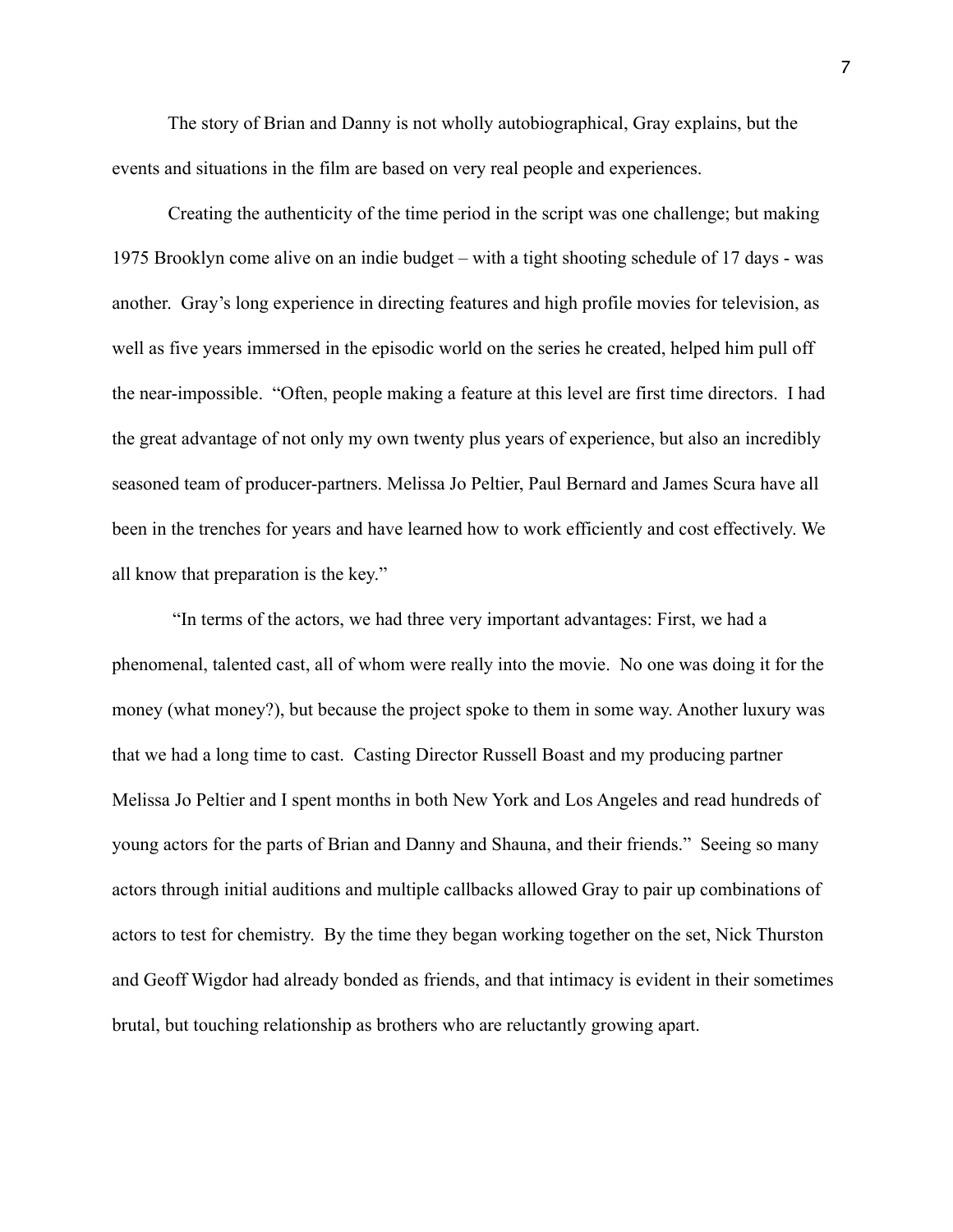One other luxury, insisted upon by Gray, was an extended rehearsal period, before cameras rolled. "We had a table read, then broke down and rehearsed individual scenes. We had a chance to really explore the character arcs and the relationships, and work through the beats of each scene. It got to the point where there was very little need for discussion on the set… we all knew where we were going."

 The company was a mixture of young unknowns in leading roles alongside veterans of stage and screen who had the talent and generosity to nurture along the newcomers. "Stephen Lang, Karen Allen and Peter Riegert are very seasoned professionals," Gray says. "And they were very generous with each other, and with the other actors. Everyone brought their A game and I think it shows on screen." As an example of the close bond between the newer and more established actors, Nick Thurston and Peter Riegert (who plays Brian's beleaguered boss Whitey) spent time on the set talking about not only their roles, but the acting profession and how to manage a career. "There was a nice family atmosphere on the set," says Gray. "Luckily, a family that was a little more functional than the family in the movie!"

 Still, as the plans to make the film became a reality, and because the limited budget came from Gray's own personal funds, a few compromises had to be made. "I wrote the script quite a few years ago, before the digital revolution. It had many more locations, some of which would be difficult to shoot, and a larger cast. Every year I would pull out the script, and think, 'I really need to make this….' One day I realized that if I could scale down some elements of the script and shoot it digitally, then I might have a shot of not only financing it myself, but also having a level of creative control that's simply not possible when someone else is bankrolling a movie for you."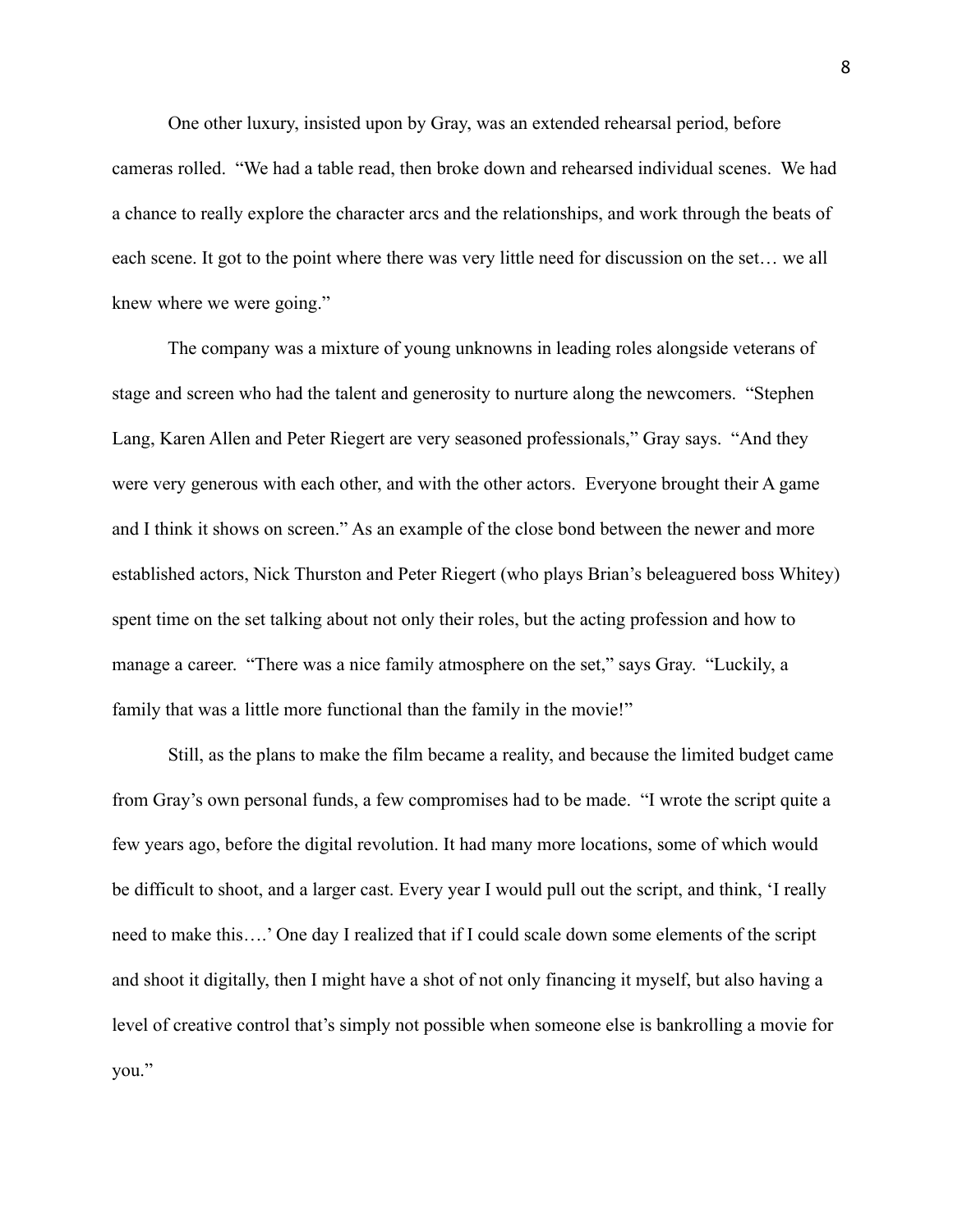With only limited resources, Production Designer Tomasso Ortino and his crew faced the challenge of bringing Gray's memories of 1975 Brooklyn to life. "Tomasso has done low-budget films before – okay, maybe not this low budget," Gray says, "but his philosophy from the beginning was 'don't do the big production shots, big exteriors.' That wasn't the right place to put our resources and our energy." Ortino encouraged Gray to focus on the small period details that the production could afford: the telephones, costumes, furniture, the odd knick-knacks, and one detail with special meaning to Gray – coupons clipped from the newspaper, a staple of every working-class household. "I remember my mother clipping those coupons, and rolling pennies; she was a miracle worker at somehow making ends meet." To find the right set decoration, the art department traveled to places as far away as Pittsburgh, looking in junk shops and thrift shops. "They did an amazing job spending pennies on vintage items that would have cost us a fortune to rent from a prop house," Gray recalls.

 Gray's overall vision for the production was just to suggest the period, not highlight it. "I told everyone that what we didn't want to do with the look of the film was to put up a big neon sign saying 'Hey, it's the 70's and WE KNOW IT!'. So the mandate was no outrageous clothes, nothing that was out of character for these people, even if it did evoke the 70's."

Gray was also grateful for the CGI details that helped further sell the period, or at least hide the contemporary aspects of the neighborhood. "Again, nothing that would take you out of the movie, but we were able to digitally correct some buildings to give them more period accuracy." Mostly, that meant erasing hundreds of satellite dishes, and retro-fitting a few "Walk-Don't walk" signs.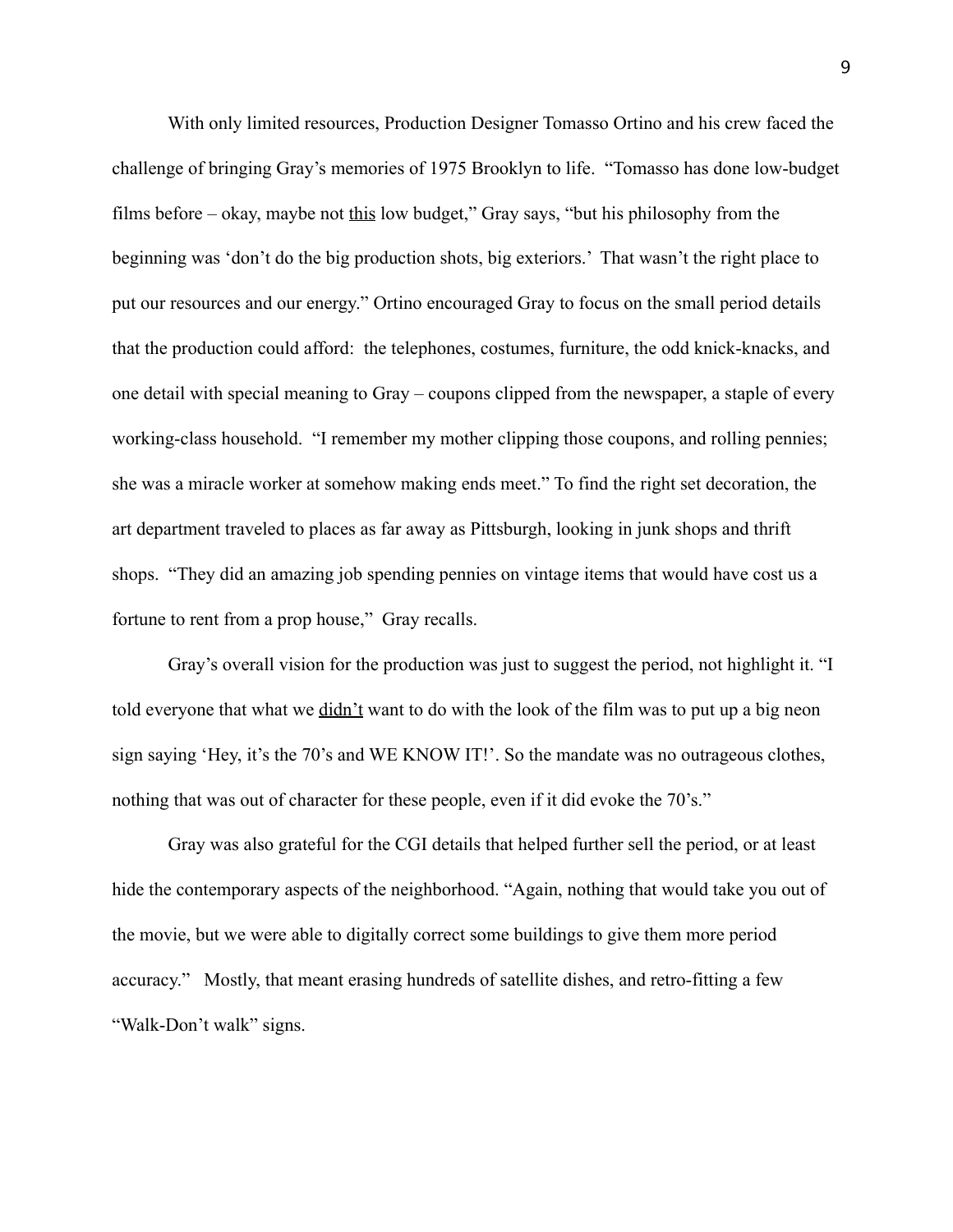The finished film evokes not only the era, but the place. In 1975, New York's borough of Brooklyn was, by population, the fourth largest city in America, but its mostly ethnic neighborhoods gave it the feel of a small town. "The Brooklyn I remember was very provincial," Gray says. "This was both good and bad. Growing up, you understood your environment; you understood the people, the rules, the parameters of life. But you also had a fear, usually masked by disdain, about what was out there in the bigger world that lay beyond… about what else might have been possible." On the other hand, Gray and his family and friends were sharply aware of the way their world contrasted with the "small towns" depicted on television. "My brother and I used to watch old reruns of *Father Knows Best*, and *Leave it to Beaver*, which depicted a way of life totally unreal to us. When we saw the gentle Ward with his pipe doling out wisdom to his sons, we thought it was hilarious, because it had no relation to the world we were part of."

 In a story crafted with such precise authenticity, moments in the characters' lives emerge with clarity and a kind of brutal tenderness. The choices these people make, the struggles with their demons, their inarticulate yet powerful need to define themselves, and the complex ways in which they express frustration and devotion to each other are revealed with wrenching honesty. A mother's discovery of her son's ambitions for a life beyond her home. A father's inability to understand his own emotions. A failing businessman's desperate attempt to win just once. A group of lifelong friends mercilessly teasing one another. These are the small, real moments that *White Irish Drinkers* transforms into an emotionally resonant tale of family and community that both reveals and transcends its time and place.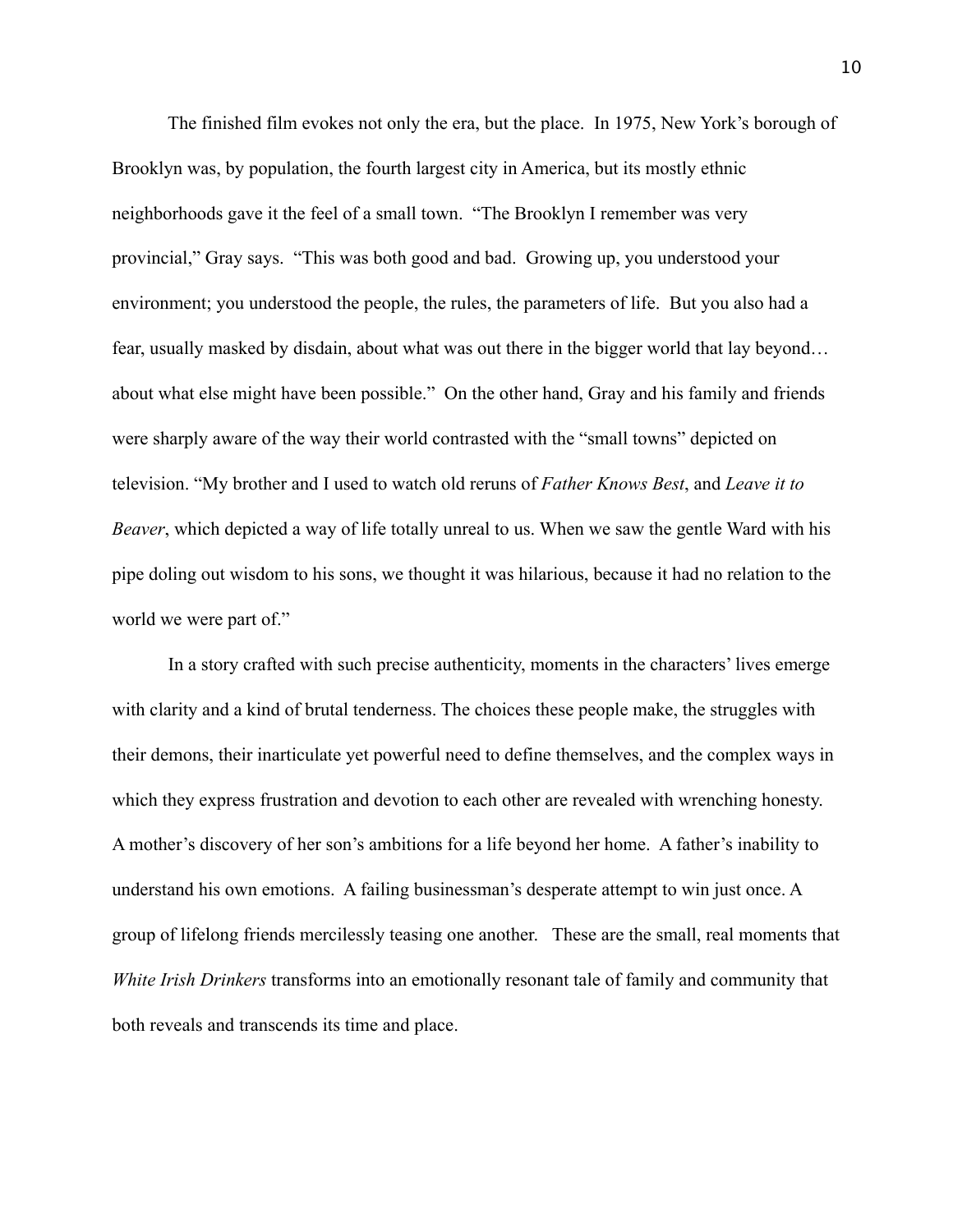### WHITE IRISH DRINKERS

# About the Cast

# STEPHEN LANG (Patrick "Paddy" Leary)

 In a career that has spanned three decades and encompassed everything from Broadway stardom to the biggest blockbuster of all time, Stephen Lang is one of the most respected and well-regarded members of his profession. A graduate of Swarthmore College and a member of the famed Actors' Studio (where he also served as an artistic director), Lang is currently bestknown to audiences around the world for his memorable turn as black-hearted Colonel Miles Quartich in James Cameron's epic *Avatar*. Last year Lang received rave reviews for his performances in both *Public Enemies* with Johnny Depp and *The Men Who Stare at Goats* with George Clooney. Among his many notable film credits from years past include the historical epics *Tombstone*, *Gettysburg*, and *Gods and Generals*; as well as *Manhunter*, *Trixie*, *Band of the Hand*; and indie classics *Last Exit to Brooklyn* and *Niagara, Niagara*.

 On stage, Lang was nominated for a Tony Award for his performance in *The Speed of Darkness*. Other credits include *Death of a Salesman* with Dustin Hoffman, portraying 'Colonel Nathan Jessep' in the original production of *A Few Good Men*; as well as co-starring with Quentin Tarantino and Marisa Tomei in *Wait Until Dark*. In 2008, Lang appeared in the critically acclaimed off-Broadway one man show *Beyond Glory* of which he also adapted. He received Drama Desk, Outer Critics Circle and Lucille Lortel Award nominations for his Outstanding Solo Performance.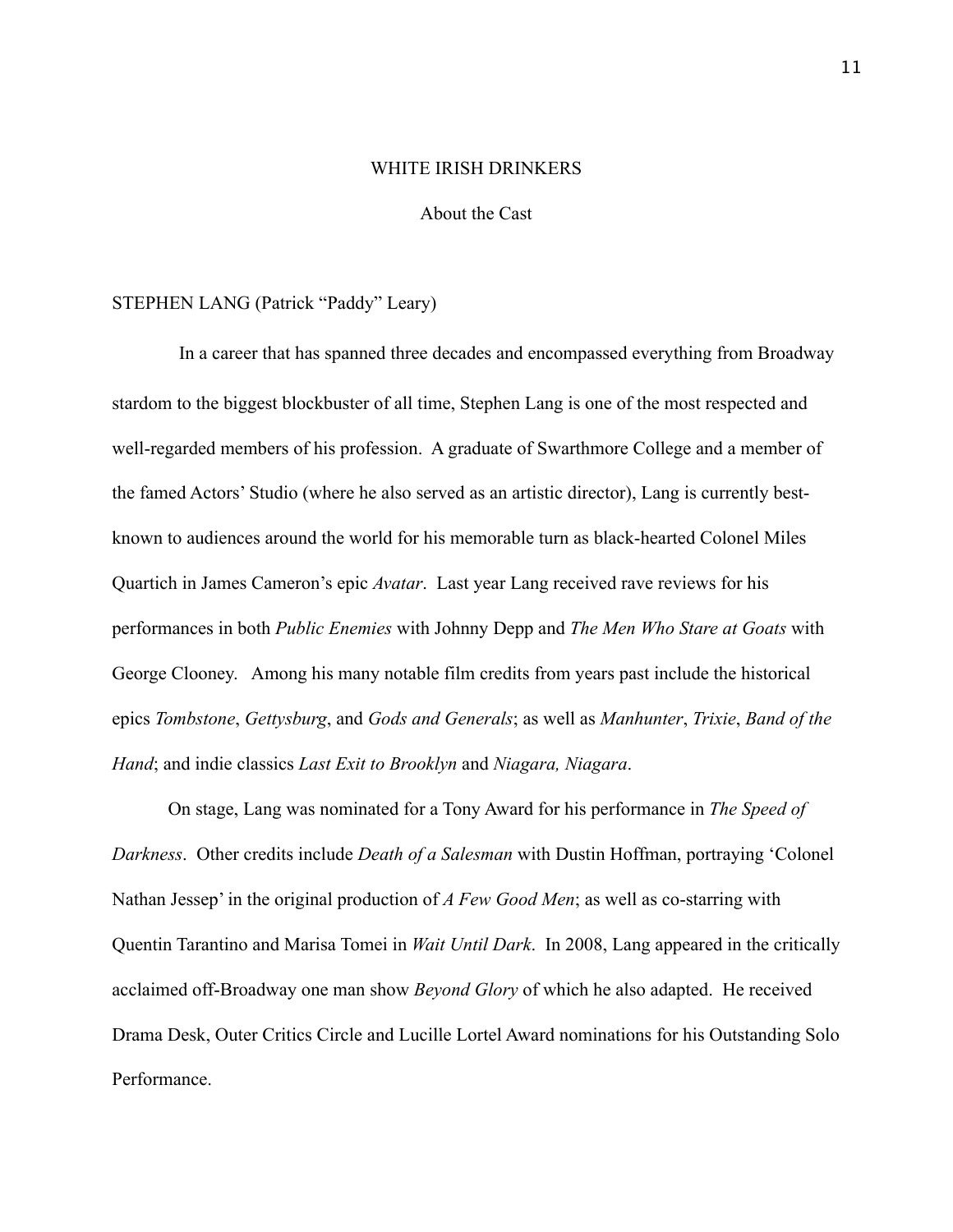Lang's television credits over the years include recurring roles on the Michael Mann produced series *Crime Story* and the 2000 version of *The Fugitive*. He also distinguished himself in television movies as the title character in *Babe Ruth*; in the Rod Serling-penned *A Town Has Turned to Dust*; and the ESPN mini-series *The Bronx is Burning*.

# PETER RIEGERT (Whitey)

 Has been acting, writing, directing and producing for the past 40 years. His movies include: *Animal House*, *Local Hero*, *Crossing Delancey*, *Chilly Scenes of Winte*r, *Coldblooded*, *Utz*, *Oscar*, *Passed Away*, *The Mask, Traffic*, *White Irish Drinkers* and the short film *The Response*, which received the ABA Silver Gavel and was short listed for an Academy nomination for live-action short. Television credits include: *The Sopranos*, *Gypsy*, *Barbarians at the Gate*, *Concealed Enemies*, *Law & Order: Special Victims Unit* and *Damages*.

 On Broadway he was in *The Old Neighborhood*, *An American Daughter*, *The Nerd* and *Dance With Me*. Off B'Way includes: *Sexual Perversity in Chicago*, *The Birthday Party*, *Mountain Language*, *Isn't It Romantic* and *A Rosen By Any Other Name*.

 His directorial film debut was the Academy nominated short *By Courier*, which was followed by his first feature, *King of the Corner*, with Isabella Rossellini, Eli Wallach, Rita Moreno, Beverly D'Angelo, Eric Bogosian and Dominic Chianese.

 He is currently preparing to shoot his next feature based on the novel *A Field of Darkness*, by Cornelia Read.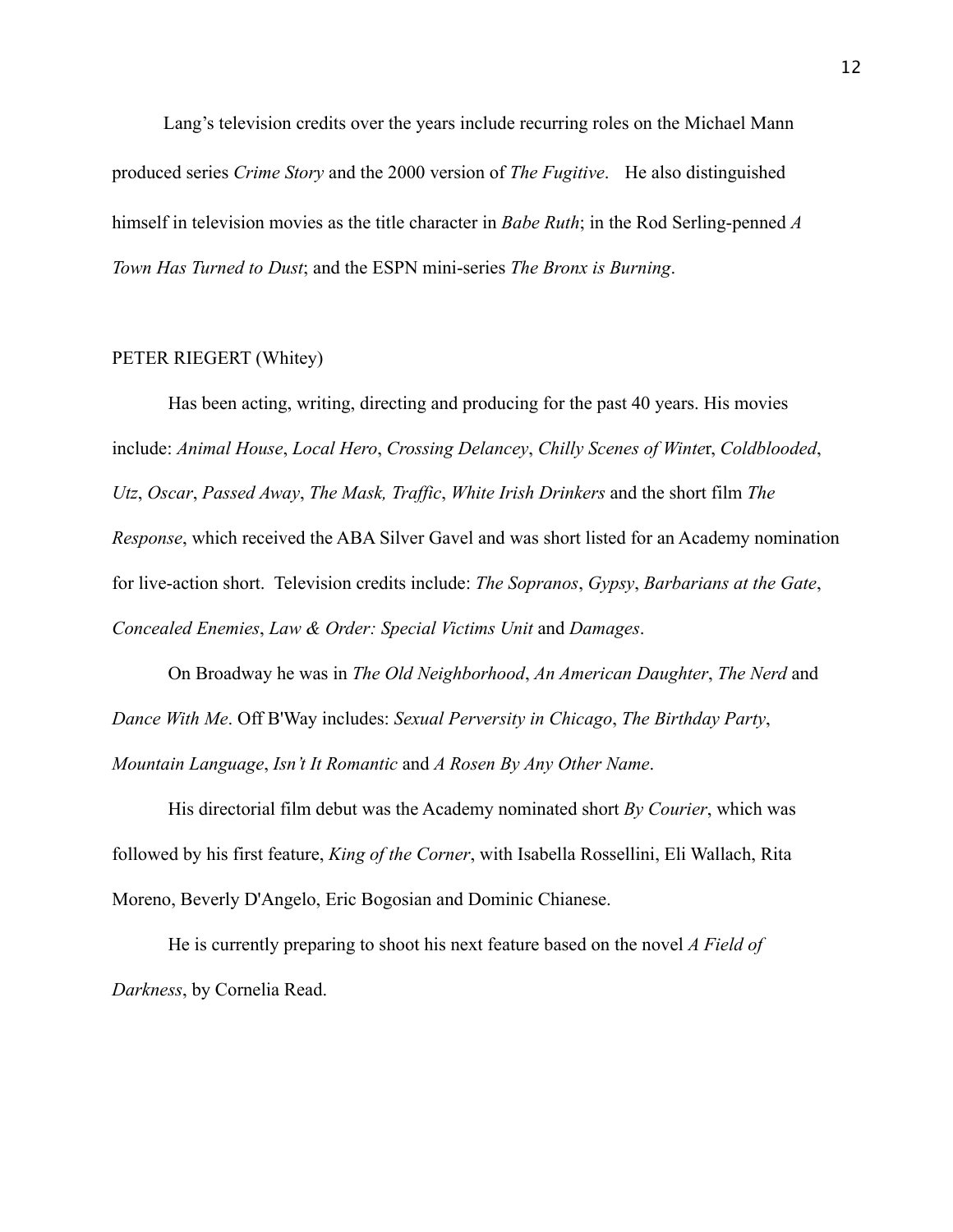# KAREN ALLEN (Margaret Leary)

 After studying design for several years in NYC and traveling for a year in Central and South America, Karen Allen began her career as an actor at age 22 working in the theatre in Washington, DC after being inspired by the work of Polish director Jerzi Grotowski. Returning in 1976 to NYC to study with Stella Adler and Lee Strasberg, Karen was cast in her first film, *Animal House.* Over the next three decades she has spent her time between film work (*The Wanderers, A Small Circle of Friends, Raiders of the Lost Ark* (Saturn Award for Best Actress), *Shoot the Moon, Until September, Starman, Scrooged, The Glass Menagerie* (Independent Spirit nomination), *Malcolm X, King of the Hill, Falling Sky, The Perfect Storm, Poster Boy* and her return as Marion Ravenwood in *Indiana Jones and the Kingdom of the Crystal Skull)*, and working in the theatre in NY (*The Monday After the Miracle* (Theatre World Award), *Extremities, The Miracle Worker, The Country Girl, The Glass Menagerie, and Speaking in Tongues*). Her television projects have included *East of Eden, Challenger, All the Winters That Have Been, Secret Weapon*, and *My Horrible Year*.

 Karen is on the faculty of the Theatre Department at Bard College at Simon's Rock and has recently directed Joan Ackermann's *The Batting Cage* and Michael Weller's *Moonchildren*. In 2003 she returned to her design roots and opened a design studio "Karen Allen Fiber Arts," where she creates a line of extraordinary and unique cashmere knitwear on Japanese knitting machines.

 She has just completed filming on the Dreamworks film *I Am Number Four*, directed by DJ Caruso, playing opposite Tim Oliphant, and on Hallmark's 2010 Christmas film, *November Christmas,* also starring Sam Elliot, John Corbett and Sarah Pawlson. In the works is a plan to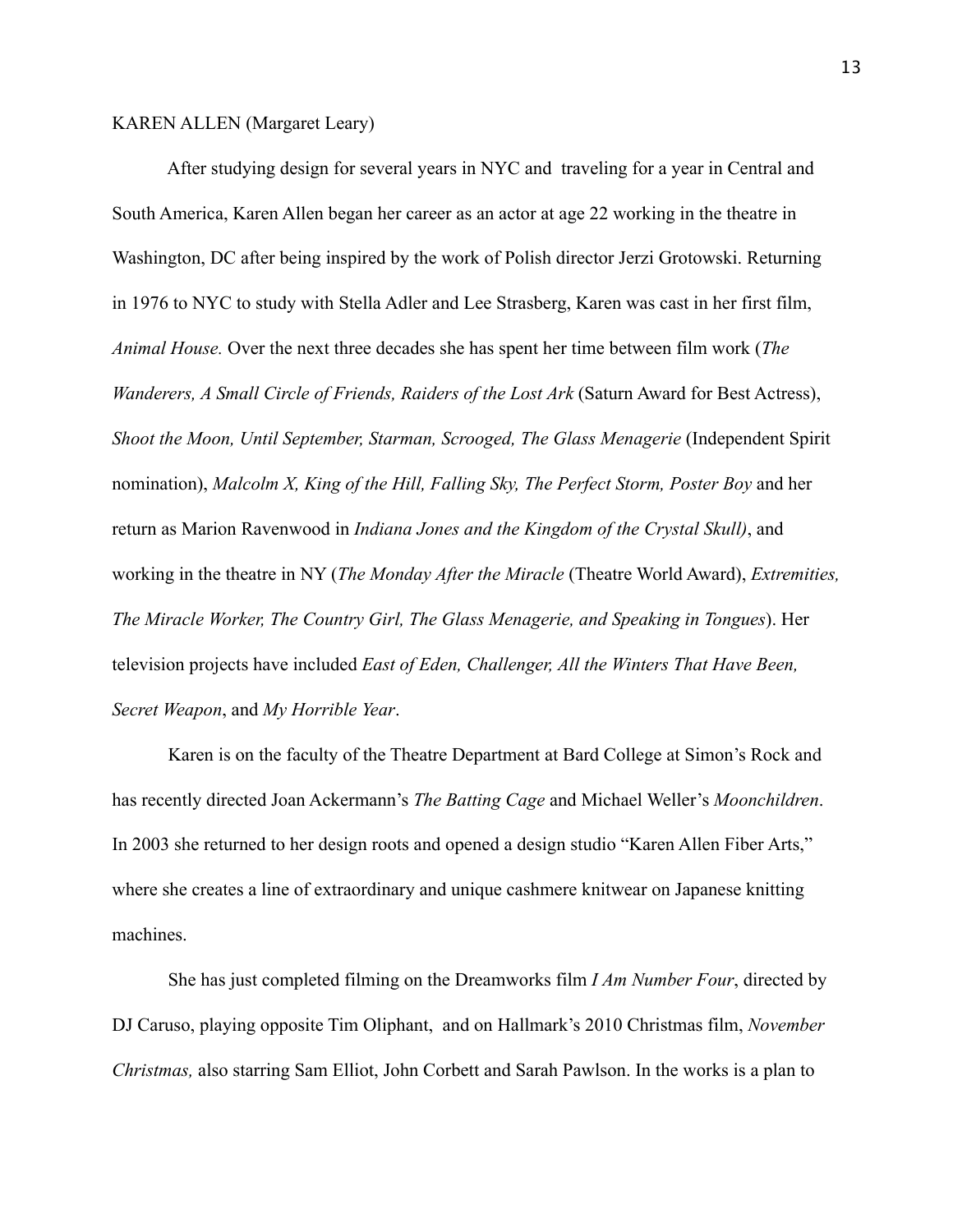direct the film *The Batting Cage* and to mount another theatre production of *Moonchildren*. Karen has one son, Nicholas, who is 20 and a student at NYC.

#### NICK THURSTON (Brian Leary)

Nick Thurston is a California native from the San Francisco Bay Area. He has been acting since childhood, and has received training at several theatre schools, including the American Conservatory Theatre and the British American Drama Academy in London. He recently graduated from the University of Southern California in Los Angeles with a Bachelor of Fine Arts in Acting. He spent a semester abroad in England that opened his eyes to the masterful artistry and fresh energy of European theater, and he hopes to bring this dedication and excitement to his own work here in the United States. While abroad he played Edmund in *King Lear,* directed by RSC veteran Kelly Hunter. He has worked on an episode of *Ghost Whisperer* directed by Jennifer Love Hewitt and Guest Starred on *Cold Case*. He plays the lead in this year's release of *The Truth Below* on MTV and stars alongside Stephen Lang and Karen Allen in John Gray's *White Irish Drinkers*, which will premiere at the Toronto Film Festival. He just wrapped the Lifetime movie *Reviving Ophelia* in Toronto, Ontario. Recently, he spent two weeks volunteering in Haiti where he worked with the Jenkins/Penn Haitian Relief Organization.

### GEOFF WIGDOR (Danny Leary)

 Geoff Wigdor, a native New Yorker, has been working as an actor since childhood, where guest roles on *The Babysitter's Club*, *Loving*, and *The Cosby Mysteries* led to his big screen debut as a young teenager in the drama *Sleepers*, playing the younger version of the character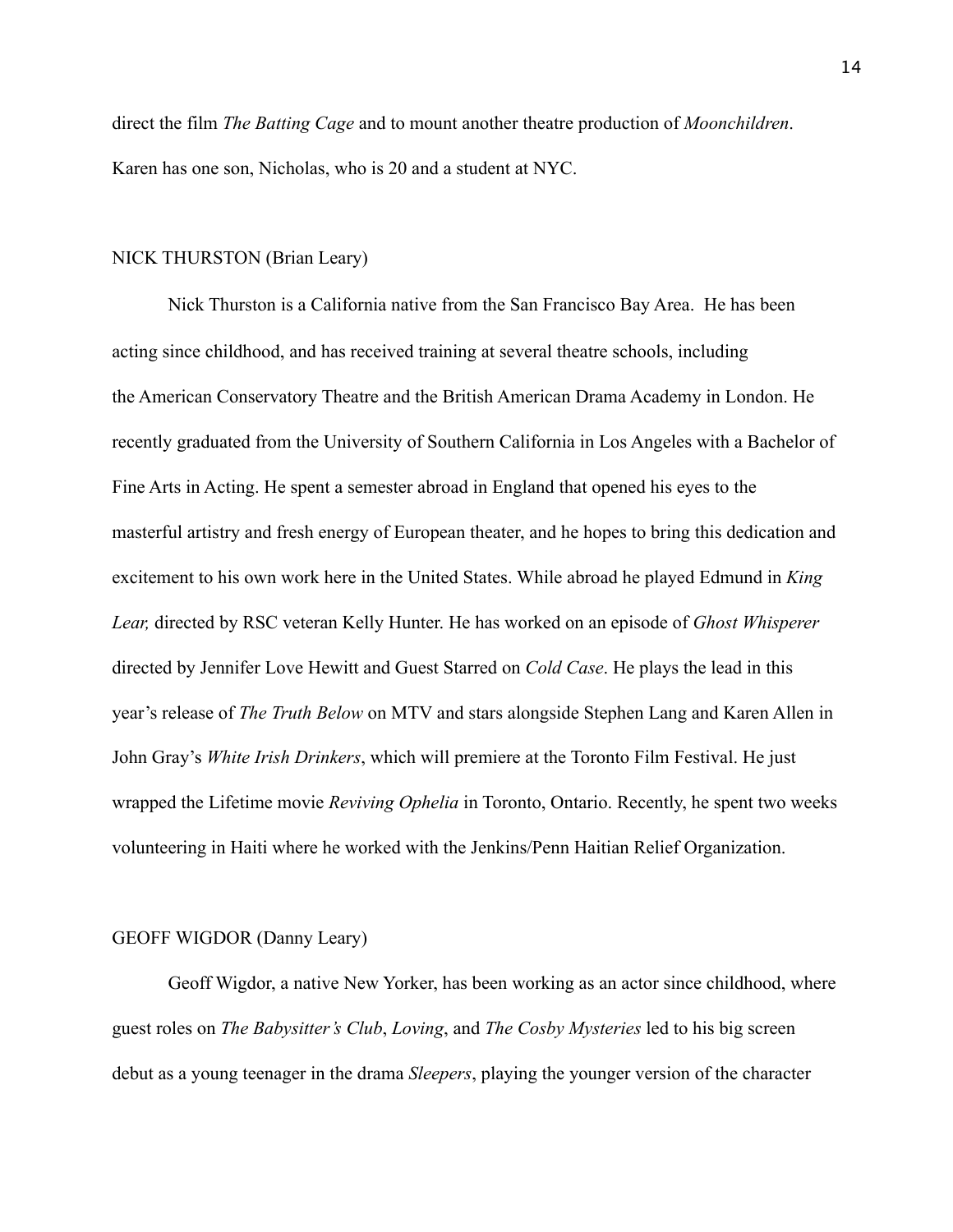played as an adult by Ron Eldard. He also played the younger version of Robert Downey, Jr.'s character in Neil Jordan's thriller *In Dreams* and Holly Hunter's son in *Levity*, also starring Billy Bob Thornton. His television credits also include guest roles on *One Life to Live*, *The Guiding Light*, *Spin City*, *Law & Order*, *The Sopranos*, *Third Watch*, *Las Vegas*, *ER*, *The Black Donnellys*, and *Law & Order: Special Victims Unit*. He'll next appear in the comedy *Buddy Gilbert Comes Alive* with Elisabeth Moss.

# LESLIE MURPHY (Shauna Friel)

*White Irish Drinkers* is the first feature film role for Leslie Murphy, who received her degree in theater from UC Berkeley. Her stage credits include playing the title role in Sarah Ruhl's *Eurydice* for New York Stage and Film; *Fear and Misery in the Third Reich* produced at the Oval Theatre in London; and in the Pasadena Playhouse production of *Rocket Science*.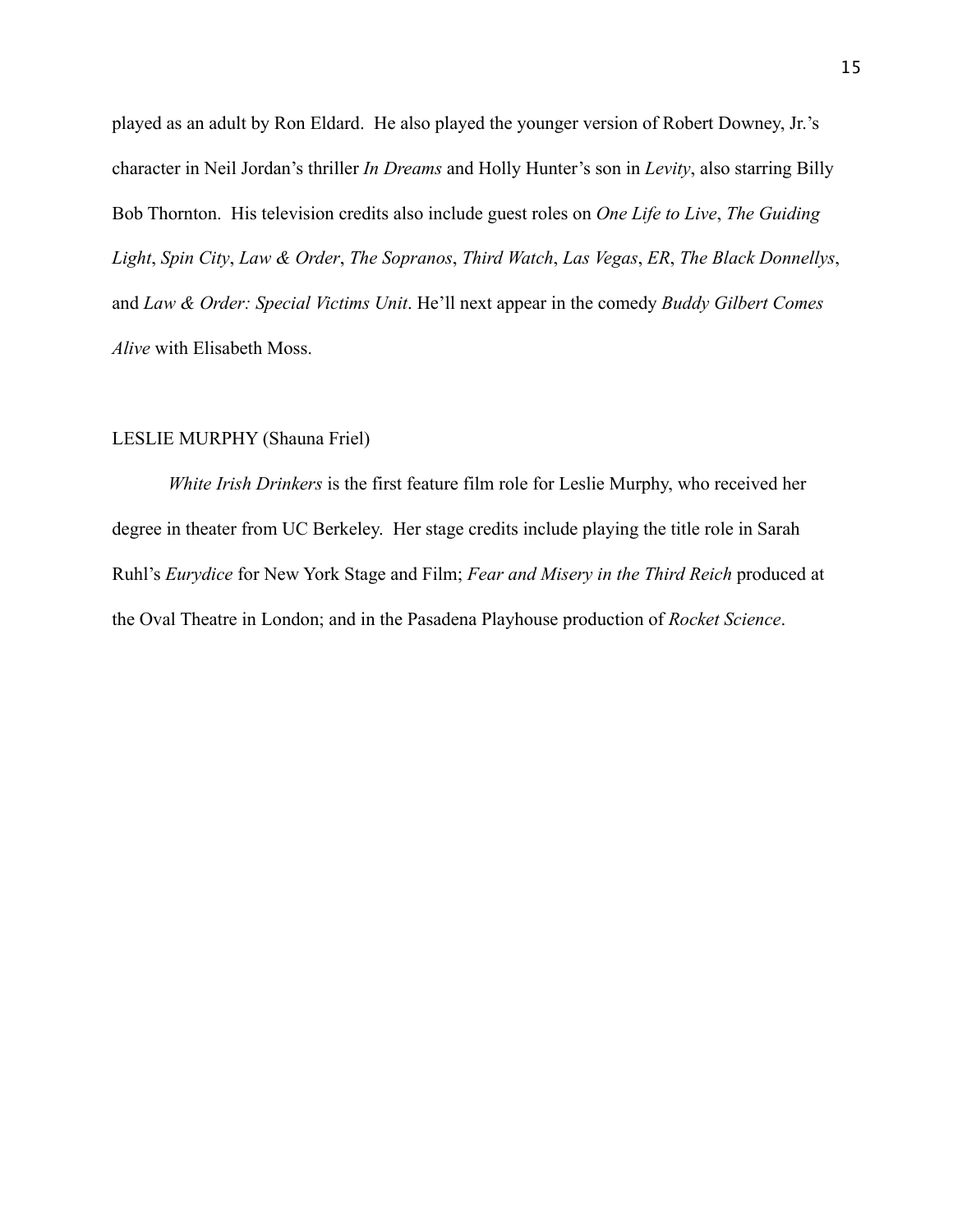#### "WHITE IRISH DRINKERS"

About the Filmmakers

#### JOHN GRAY (Writer / Director / Producer)

 John Gray was born in Brooklyn, New York. Wanting to make movies almost as soon as he was out of the womb, Gray found ways to make 8mm films on the streets of his neighborhood, sometimes resorting to placing his actors in front of the display windows of furniture stores to create instant sets. Foregoing college to go to work at a post production house in Manhattan, Gray used their equipment on nights and weekends to make slightly more sophisticated 16mm movies. At the age of 21, he managed to "persuade" a production company in Washington DC to hire him to direct some low budget PBS television shows by bombarding them with "Let John Gray Direct" helium balloons, singing telegrams, and a giant cake. Several years later, while working in New York as a bartender, cook book salesman, and a street recruiter for CBS test audiences, Gray wrote a spec script that landed him an agent, and which became his feature directing debut, *Billy Galvin*. The film had a brief and all but anonymous theatrical release ("It was as if it were released by the Secret Service," Gray recalls), and then aired on PBS for American Playhouse.

Balloons and cakes nothwithstanding, it would be four more years before he would write and direct his next project, which was the critically acclaimed and highly rated movie for television *When He's Not A Stranger*, starring Annabeth Gish and Kevin Dillon. Continuing to work in television, he went on to make three movies for the Hallmark Hall of Fame: *An*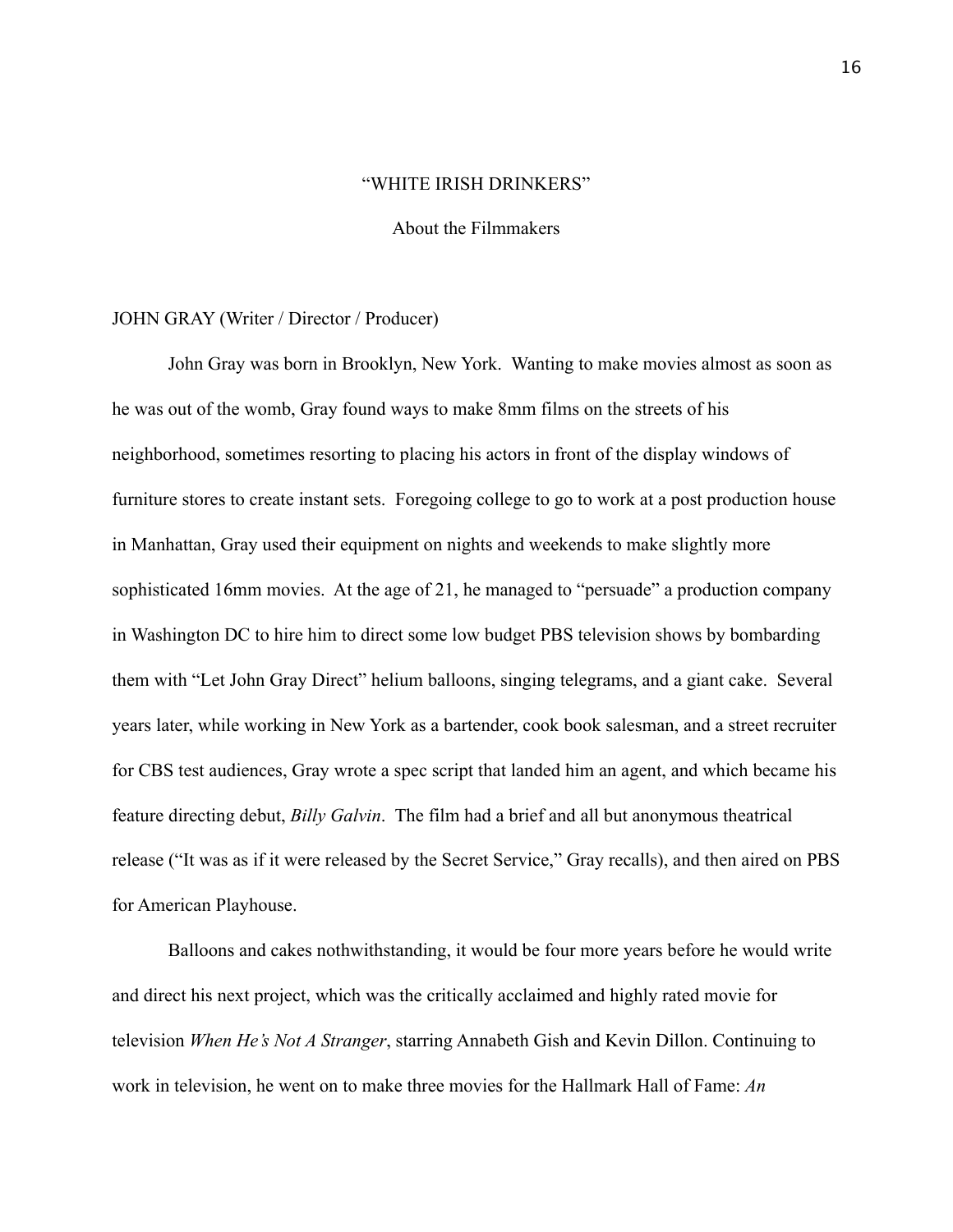*American Story* starring Kathleen Quinlan; the Emmy nominated *A Place For Annie* starring Sissy Spacek, Mary-Louise Parker and Joan Plowright, which also won the Humanitas Prize and the Christopher Award, and *The Seventh Stream*, starring Scott Glenn, Fiona Shaw, and Saffron Burrows. He also wrote and directed the TNT Original Movies *The Lost Capone* with Eric Roberts, *The Day Lincoln Was Shot*, starring Rob Morrow and Lance Henriksen, and *The Hunley* starring Armand Assante and Donald Sutherland.

In between this he managed to sneak in two unlikely feature film directing assignments: *Born to Be Wild* and *The Glimmer Man*, (Steven Seagal!) in which he got to blow a lot of things up. Both films were for Warner Brothers.

 Gray also directed the CBS four-hour mini-series *Haven* starring the late Natasha Richardson, Anne Bancroft, Martin Landau, and Hal Holbrook, which also won the Humanitas Prize. This was followed by the highly rated ABC movie *Brian's Song*, a remake of the 1971 landmark television film, and, again for CBS, *Martin & Lewis* with Sean Hayes and Jeremy Northam as the legendary duo. He then wrote and directed the three hour CBS movie *Helter Skelter* with Jeremy Davies, Clea Duvall and the late Bruno Kirby, and then traveled to Rome to direct two hours of the six hour miniseries *Empire* for ABC.

 In 2005, Gray created the hit CBS series *Ghost Whisperer*, which has just completed its fifth season. He wrote and directed the pilot, and was an executive producer on the show.

 Most recently, Gray wrote and directed the Indie feature *White Irish Drinkers*, which will have its premiere at the Toronto Film Festival. The movie stars Stephen Lang, Karen Allen, and Peter Riegert.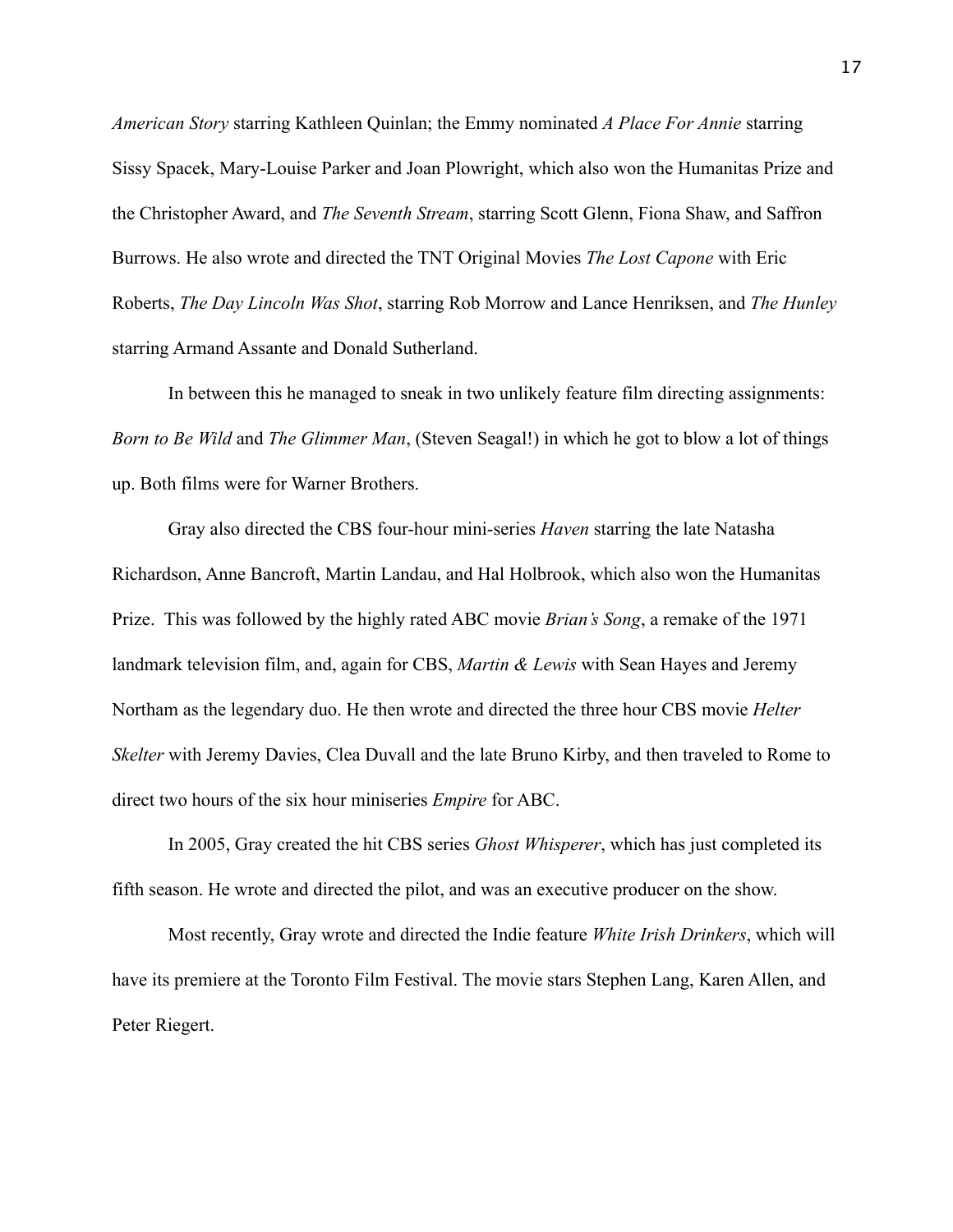Gray is based in New York, where he lives with his daughter Caitlin and his wife Melissa Jo Peltier.

# MELISSA JO PELTIER (Producer / 2nd Unit Director)

A two-time Emmy Award-winning writer, director and producer, Ms. Peltier won her first Emmy for educational programming at the age of 23. Since then, she has accumulated over 50 national and international awards and accolades for her work as a producer, writer, director and editor of both documentary and dramatic television and films. Ms. Peltier wrote and directed the primetime documentary special, *Scared Silent: Exposing and Ending Child Abuse,* hosted by Oprah Winfrey. This multi-network simulcast was hailed as television's most watched documentary ever, and earned Ms. Peltier the Humanitas Prize. Following closely on its heels was the Peabody Award-winning *Break the Silence: Kids Against Child Abuse,* which Ms. Peltier also wrote and directed. She was producer-director-writer of A&E's four-hour documentary mini-series, *Titanic: Death of a Dream* and *Titanic: The Legend Lives On*, then the highest-rated program ever aired on A&E, which won two Emmy Awards, including an award to Ms. Peltier for outstanding documentary writing. Ms. Peltier was also an executive producer, writer and director of two critically acclaimed History Channel documentary mini-series, *Founding Fathers* and *Founding Brothers*. Three more Writer's Guild of America nominations for documentary feature writing followed, as well as three primetime Emmy Nominations for Best Reality Show as an Executive Producer of National Geographic Channel's *Dog Whisperer with Cesar Millan,*  which won the 2010 People's Choice Award. With Mr. Millan, she co-authored four New York Times best selling books, with the 5<sup>th</sup> scheduled for publication in October. Peltier's dramatic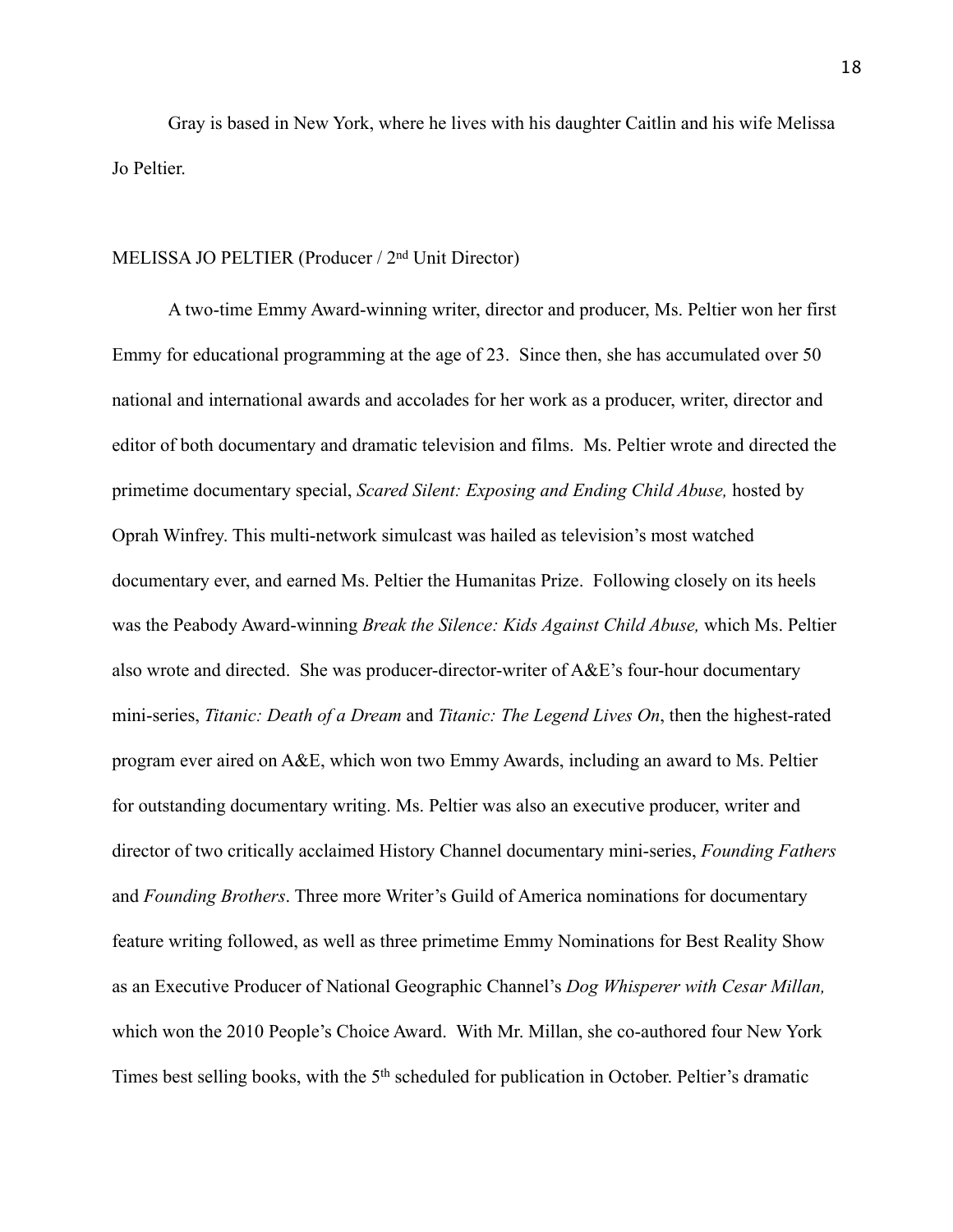work includes writing the Lifetime movie *Nightwaves* starring Sherilyn Fenn, and the story, *The Collector*, for the hit CBS series, *Ghost Whisperer.* She is a co-founder of the Burbank-based production company MPH Entertainment, which has created over 350 hours of original documentary and reality television programming.

# PAUL BERNARD (Producer / Assistant Director)

 Paul Bernard has extensive experience working as a producer, director, and assistant director. Bernard, along with his producing partner, James Scura, specializes in producing studio quality movies on independent budgets. Prior to *White Irish Drinkers*, Bernard, produced Seasons 2 and 3 of TNT's hit TV series *Leverage*, Executive Produced by Dean Devlin and staring Timothy Hutton. Bernard also co-produced and was the 1st Assistant Director on the first season of the series.

 Over the last several years, Bernard has produced numerous films including *A Fork in the Road* with Jamie King, *Follow the Prophet* with David Conrad and John Diehl, *Blank Slate* featuring Eric Stoltz, *The Air I Breathe* with Forest Whitaker and Kevin Bacon, *The Librarian: Return to King Solomon's Mines* with Noah Wyle, *Trust the Man* with Julianne Moore and Billy Crudup, *Venus and Vegas* with Jamie Pressly, *The Ghost of F. Scott Fitzgerald*, *Passionada*, and *Loose Women*, directed by Bernard himself, featuring Charlie Sheen, Keith David, and Giancarlo Esposito.

His numerous credits as assistant director include *The Kingdom*, *Ghost Whisperer*, *NYPD Blue*, *Raising Helen*, *Spanglish*, *The Day After Tomorrow*, *Vanilla Sky*, *The Patriot*, *Any Given Sunday*, *Three Kings*, *The Siege*, *Godzilla*, *Mars Attacks*!, *Mission: Impossible*, *City Hall*, *Die*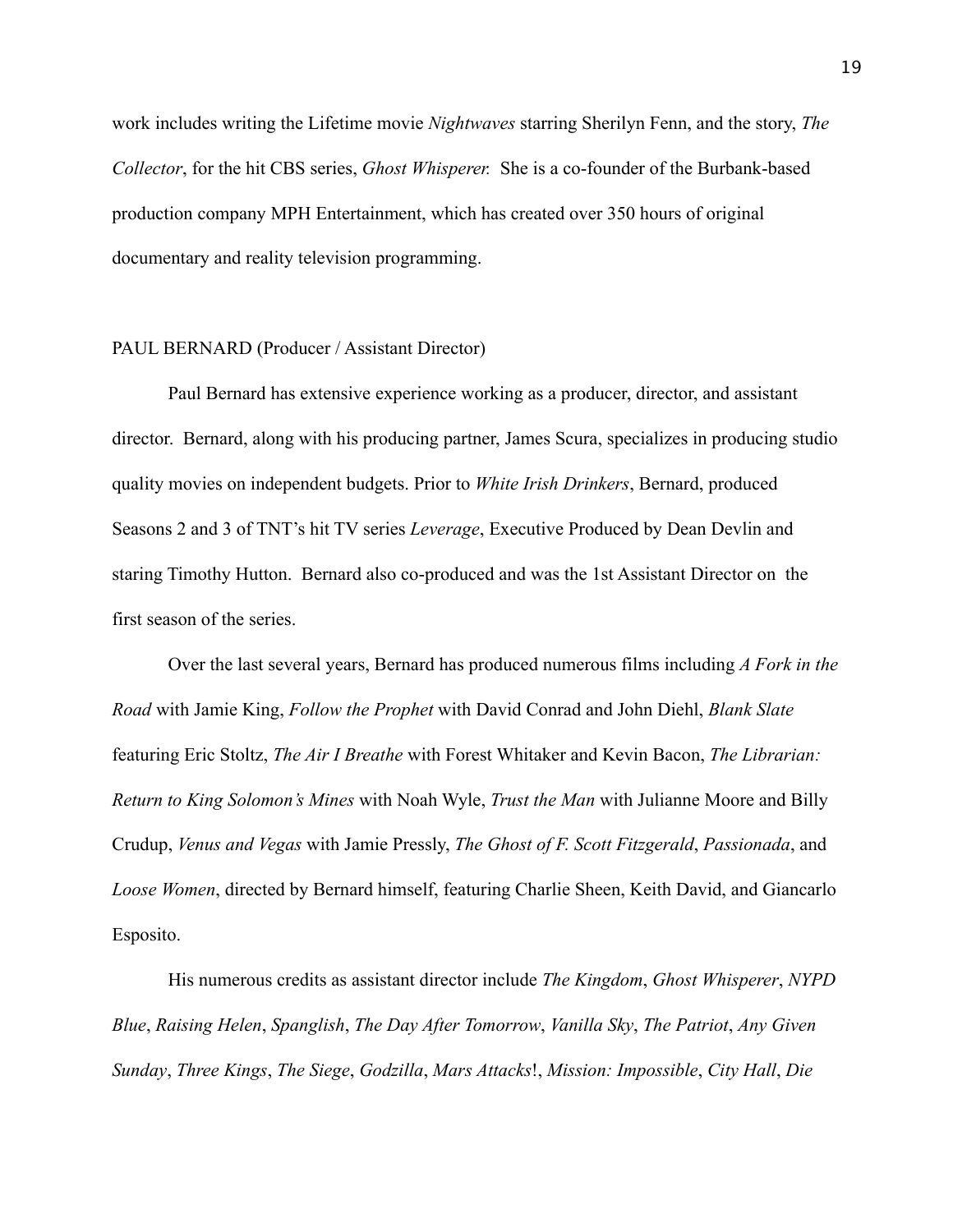*Hard with a Vengeance*, and *Interview with a Vampire*. The directors and producers he has been fortunate enough to work with include Oliver Stone, Woody Allen, Michael Ritchie, Brian DePalma, Tim Burton, Roland Emmerich, Dean Devlin, Neil Jordan, Michael Mann, James L. Brooks, John Singleton, and Doug Liman.

 In addition to his background in film production, Bernard also has experience producing music events and concert tours, serving as Line Producer and Production Manager for the Grateful Dead 1992 Summer Tour, Billy Joel's PBS concert in 1993, and Pete Townsend's Psychoderelict tour (1993). Bernard received a Bachelor of Arts in Media and Film from the University of South Carolina, where he now teaches on occasion and serves as one of the heads of the university's film board.

# JAMES SCURA (Producer)

 James Scura is currently unit production manager on the TNT program *Leverage*, starring Timothy Hutton, filmed on location in Portland, OR. He also served as producer/UPM on Jim Kouf's *A Fork in the Road*, currently being distributed by Shoreline Entertainment, and *Follow the Prophet* with Diane Venora and Tom Noonan. Prior to that, Scura was an executive producer on the film *Two Tickets to Paradise* directed by and starring D.B. Sweeney, with John C. McGinley, Moira Kelly, and Ed Harirs. Scura was also producer on the Los Angeles unit of the feature *The Air I Breath*.

Along with partner Paul Bernard, James produced *Passionada* with Jason Isaacs, and Emmy Rossum, directed by Dan Ireland. He also produced *High Times' Potluck* with Jason Isaacs, Jason Mewes and Tommy Chong. He was co-producer on *Mixing Nia* with Isaiah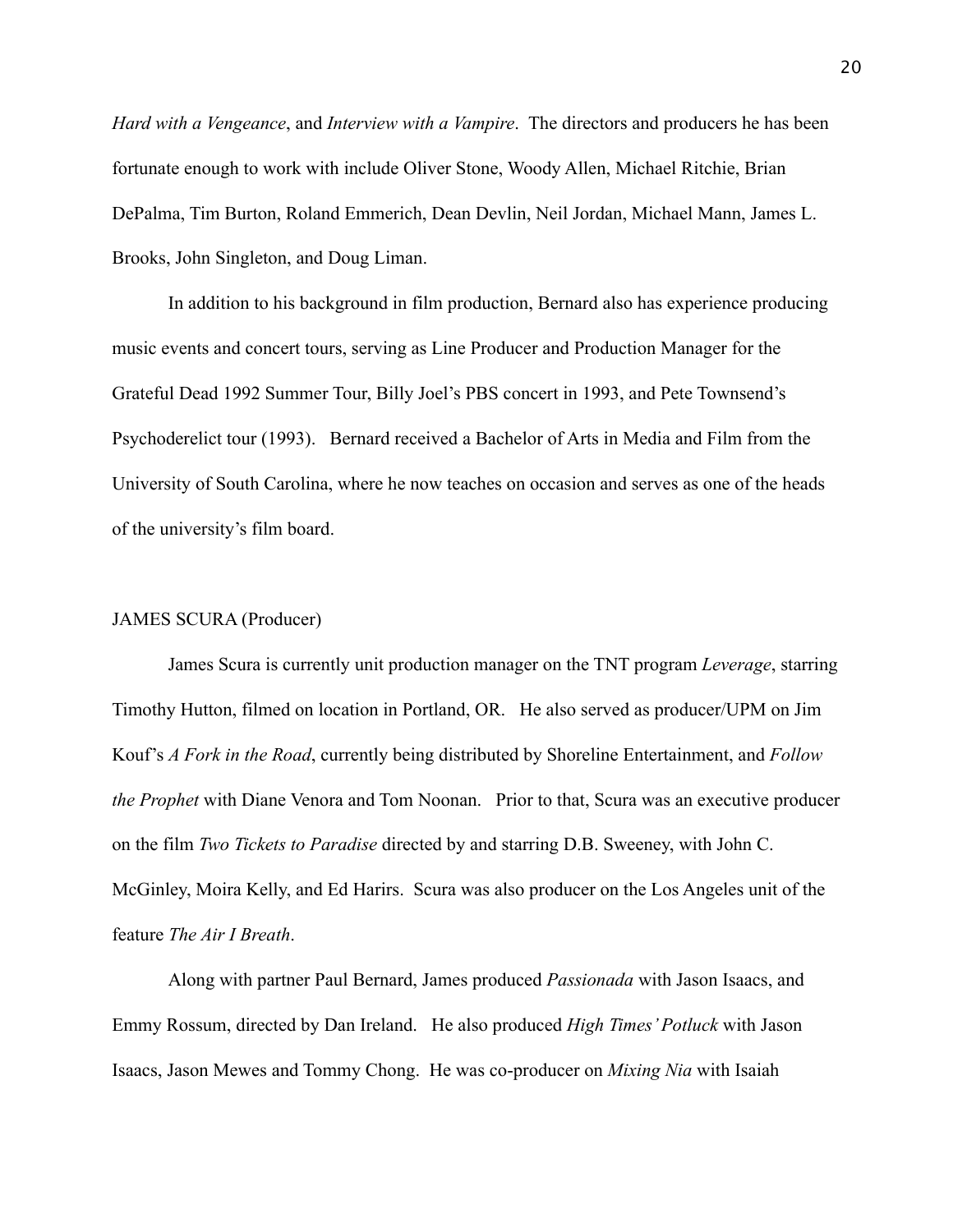Washington, and began his career as executive producer of Paul Bernard's *Loose Women* with Charlie Sheen and Giancarlo Esposito.

 On his own, Scura wrote and produced *The Titanic Chronicles*, a historical documentary. He has also been a media consultant for the International Rescue Committee (IRC), a non-profit organization specializing in the relief of children. He is also co-owner of Scura Enterprises, a privately held company consisting of various retail/video rental outlets. Scura is currently serves on the board of AirFlow Catalyst Systems Inc., a developer of leading edge materials for catalytic converter technologies. He graduated from Bucknell University with a degree in Accounting and Finance, and is a member of the Director's Guild of America.

# TRACEIGH SCOTTEL (Line-Producer / Unit Production Manager)

Traceigh Scottel spent the early part of the last decade developing her production skills by coordinating such films as *Thank You For Smoking* and *Don't Come Knocking*. Since, she has spent the latter half of the decade serving as co-producer, line-producer, unit production manager, or production supervisor on a number of independent feature films and movies for television, including *Already Dead*, *Mostly Ghostly*, *Soul Men*, *Backwoods* and the upcoming releases *Leonie*, *The Perfect Age of Rock 'N Roll*, and *Look at Me*. Ms. Scottel also produced the short film, *Big Guy* and currently has two feature films in development.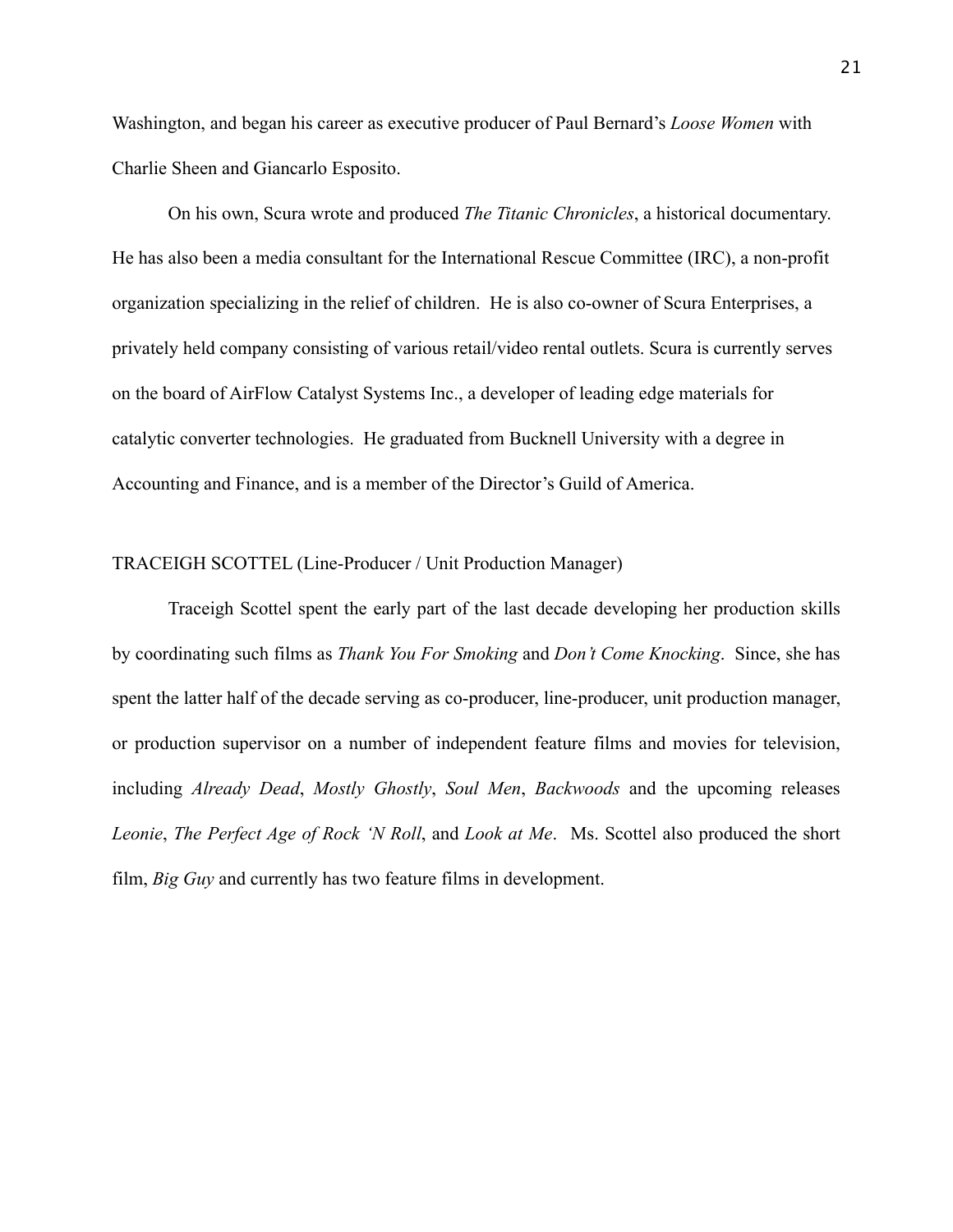# SEAMUS TIERNEY (Director of Photography)

 A distinguished graduate of the American Film Institute, Seamus spent several years in Hawaii before moving to Australia where he spent the majority of his childhood. In 1996, returning to the states to pursue his film career, Tierney worked his way up the ladder in the lighting department on hundreds of commercials, music videos and feature films. He was the lighting designer for the famous photographer Steven Klein for three years, creating a look that set a new standard in fashion photography.

 Tierney started to gain recognition as a cinematographer in the late 1990s shooting a student Academy Award-winning short *Zen: The Art of Landscaping*, which was the first in a series of films that won awards from festivals all over the world including Sundance and Cannes. Recently, Seamus shot the comedy *Sin Bin* directed by Billy Federighi; Josh Radnor's directorial debut *HappyThankYouMorePlease* starring Radnor, Malin Ackerman, Kate Mara and Richard Jenkins, which won the audience award at this year's Sundance Film Festival.

 His other credits include second unit work on NBC's *Kings* starring Ian McShane; *Adam* released by Fox Searchlight starring Hugh Dancy and Rose Byrne; *The Good Guy* starring Bryan Greenberg and Scott Porter; and *The Narrows* directed by François Velle and starring Vincent D'Onofrio. Other recent accomplishments include *Veronika Decides to Die*, directed by Emily Young and starring Sarah Michelle Gellar, Jonathan Tucker and Erika Christensen based on Paulo Coelho's novel and the Korean film *Hers*. He has shot over 45 short films including *Artistic License*, which won the audience award at the Austin Film Festival. His accolades also include *Movie Theatre Hero*, recipient of the 2002 Coca-Cola Refreshing Filmmakers Award that screened in AMC theaters across the country.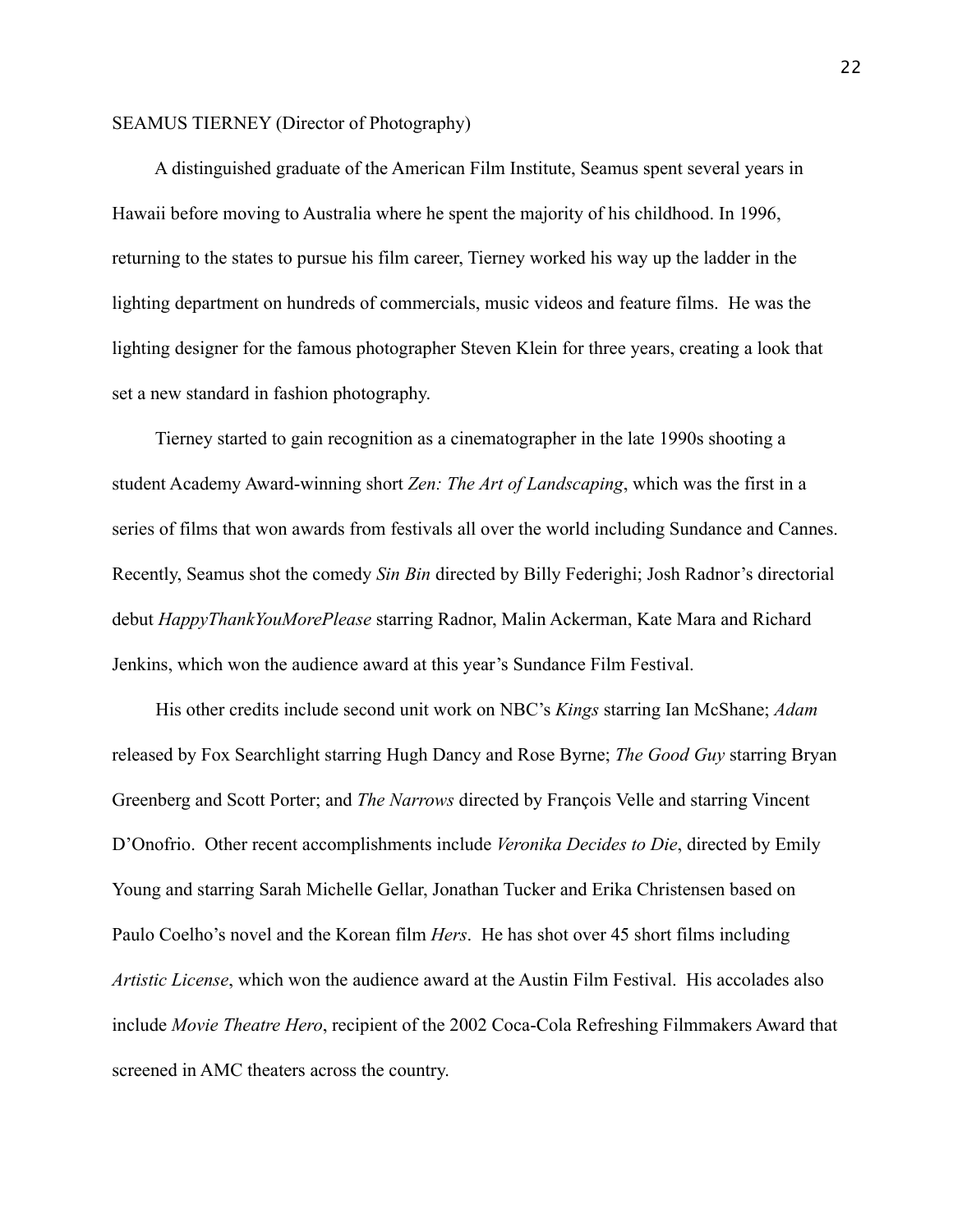# TOMASSO ORTINO (Production Designer)

 Tommaso Ortino spent the early part of his career in Europe, after graduating from the Accademia di Belle Arti of Florence, and receiving his Masters in film from the University of Paris. In 2001, he moved to New York City and began working on what is fast becoming an impressive and diverse list of award winning credits including, *Sangre de mi Sangre*, Grand Jury Prize Winner at the 2007 Sundance Film Festival and released theatrically by IFC Films; and two selections at the 2009 Sundance Film Festival, *Against the Current* and the acclaimed *Toe to Toe*. He also designed the 2009 Tribeca Film Festival hit *The Good Guy*.

 His most recent credits include *Holy Rollers* (which debuted at Sundance in 2010), *Coming and Going* for director Edoardo Ponti and producer Scott Rosenfelt, and *The Untitled Albanian Project* for director Josh Marston, which will be released next year.

# NICOLE CAPASSO (Costume Desinger)

 From a very young age, Nicole Capasso fell in love with how beautiful clothes looked in old black and white movies. It is this early love of costuming in movies, from great old westerns through to the 1980's, that inspired Nicole's career - period pieces are her passion. Nicole studied at Syracuse University, followed by the Fashion Institute of Technology in New York, where she earned a degree in Fashion Design and Patternmaking Technology. Nicole then moved to Los Angeles, and started in the business in 1995 designing costumes for a play at a small theater in North Hollywood. This experience jump started her career and led to her first movie work on a low budget feature film. Since then, Nicole has worked on numerous features and TV series in all aspects of the costuming field, including *Studio 60 on the Sunset Strip*,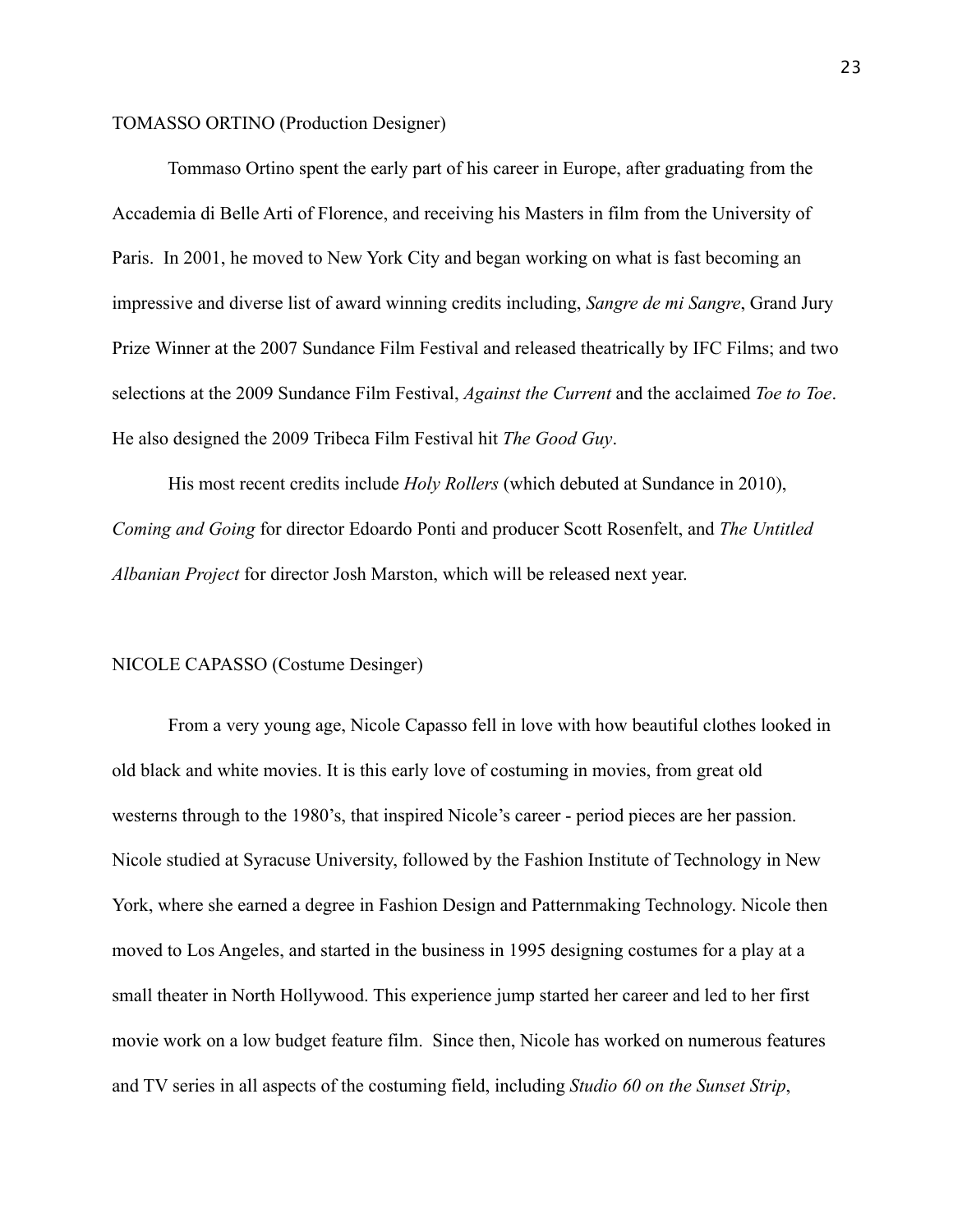*Weeds*, and *Bring It On*, to name a few. She has also been the costume designer for many feature films, including *Everybody Wants to be Italian* and *A Fork in the Road*.

# NEIL MANDELBERG, ACE (Co-Producer / Editor)

Born in Brooklyn, N.Y., Neil Mandelberg moved to Los Angeles, California two days after graduating with a degree in Communication Arts. His first job in the industry was at a trailer house where he spent time with the editors whenever possible. He has worked as a sound editor, sound supervisor, assistant picture editor, picture editor, and producer of Post Production. He was invited to join the fraternal group for editors, American Cinema Editors, in 1989.

 His work includes numerous Television series, Movies of the Week and feature films including *Coach Carter*, *Alvin and the Chipmunks*, a documentary that takes place in Iraq titled *The Road To Fallujah*, and *White Irish Drinkers* which has just been accepted in the 2010 Toronto International Film Festival. He was awarded 2 Emmy Awards for editing on the ABC series *Moonlighting*, plus a nomination for an Emmy Award for his work on the miniseries *The Temptations* for NBC.

 Neil is about to embark on a new feature film endeavor titled "*Grassroots*," to be shot in Seattle, WA, Summer 2010.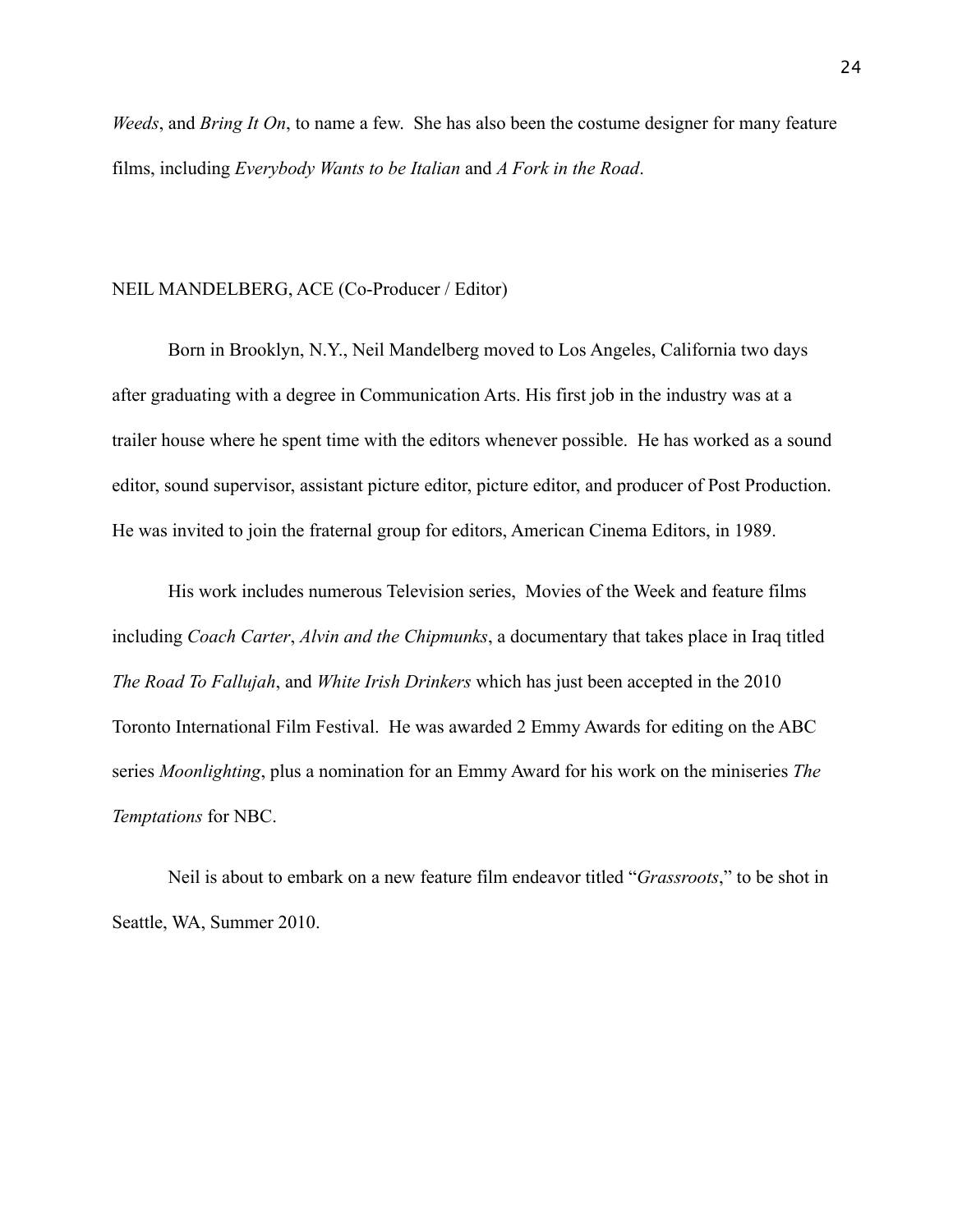# RUSSELL BOAST (Co-Producer / Casting Director)

 At the age of 21, Russell Boast won the prestigious Nelson Mandela Artists Award for his contributions to theatre in South Africa. At the same time, he was completing his BA in English and Communications at the University of South Africa, with a technical degree in Film, Theatre and Television. He graduated with honors in 1993. In the six years that Russell has been in Los Angeles, he has been involved in the staging of numerous theater productions and casting of over twenty films, and he has swiftly found himself in demand by the Hollywood film, television and theatre industries as a casting director, acting teacher, producer, director and ally to artists and entertainers across the world. He currently works as a casting director alongside Rick Pagano (*X-Men: The Last Stand, Alien: Resurrection*, *Hotel Rwanda*) and Debi Manwiller (*24*) for Pagano/ Manwiller Casting and is a founding partner of Rocket Propelled Ltd. with Rick Pagano.

# MARK SNOW (Composer)

 Brooklyn native Mark Snow has been making music since the 1950s. Following a start in the music industry as a popular recording artist with his band the New York Rock and Roll Ensemble, Mark made the switch to composer for television and film in the 1970s. He is best known for his scores for such television series as *The X-Files*, *Ghost Whisperer*, *Smallville*, *One Tree Hill*, *Kojak*, *Millenium*, *Dynasty*, *Falcon Crest*, *T. J. Hooker*, *Cagney and Lacey*, *Starsky and Hutch*, *Family*, and *Hart to Hart*. Snow is the only ASCAP composer to receive the "Most Performed Background Music" award every year consecutively since the inception of the award in 1985-6. He has been nominated 17 times for Emmys for his work on television series and